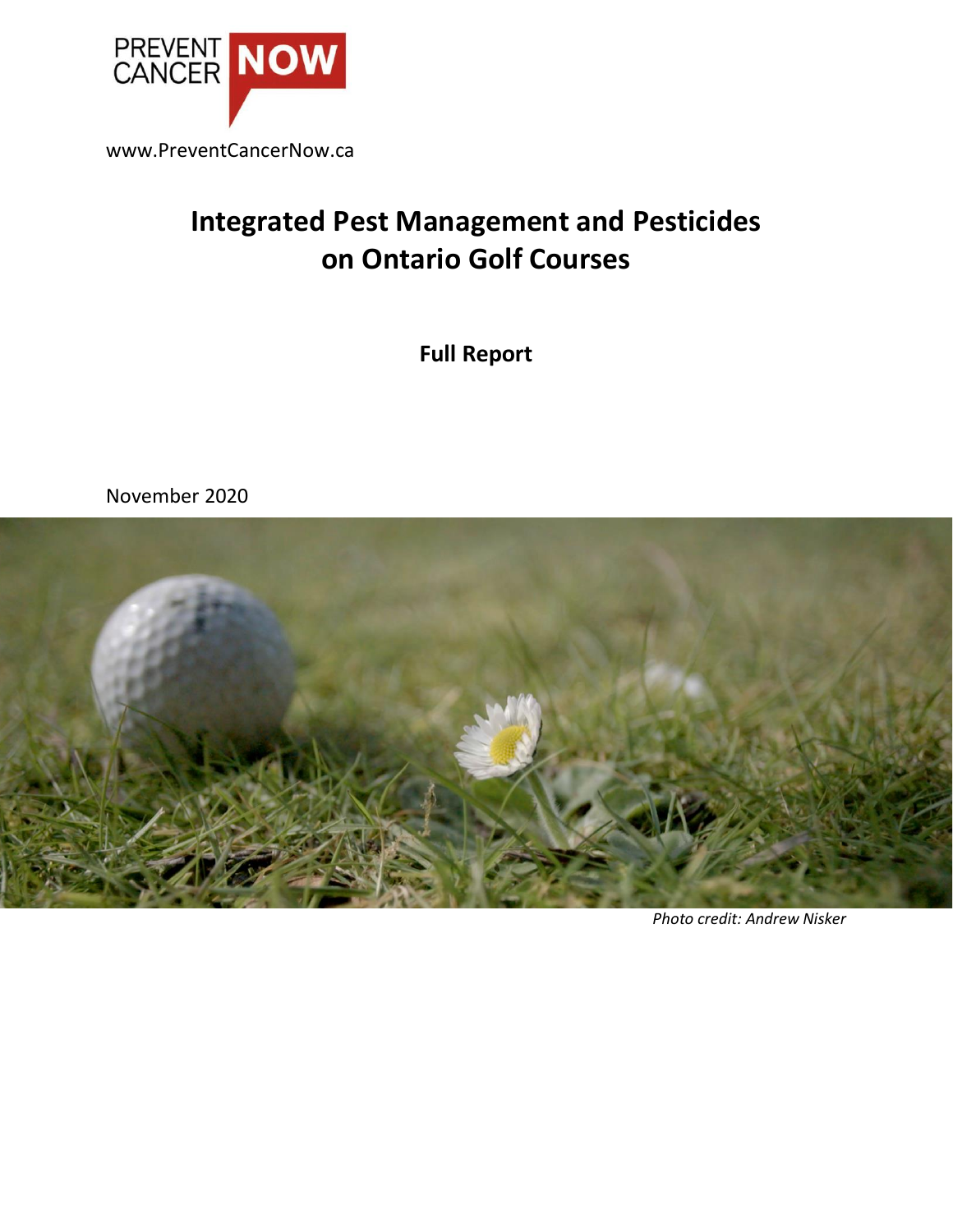#### **TABLE OF CONTENTS**

| <b>INTRODUCTION</b>                                                                                                                        | 3              |
|--------------------------------------------------------------------------------------------------------------------------------------------|----------------|
| A brief history of "cosmetic" pesticides restrictions and the golf/IPM alliance                                                            | 3              |
| <b>Objectives</b>                                                                                                                          | 4              |
| <b>METHODS</b>                                                                                                                             | 5              |
| <b>Data Acquisition</b>                                                                                                                    | 5              |
| <b>Data Normalization</b>                                                                                                                  | 5              |
| Information availability on the IPM Council of Canada website                                                                              | 6              |
| <b>Analyses</b>                                                                                                                            | 6              |
| <b>RESULTS</b>                                                                                                                             | $\overline{7}$ |
| <b>Total Pesticide Use</b>                                                                                                                 | 8              |
| Use of Fungicides, Herbicides and Insecticides                                                                                             | 10             |
| <b>Pesticide Modes of Action</b>                                                                                                           | 10             |
| Trends in pesticide use over time, for all courses combined                                                                                | 12             |
| Trends in pesticide use according to variability of use - evidence of IPM                                                                  | 12             |
| Data availability and quality on the IPM Council of Canada website                                                                         | 13             |
| Health effects of pesticides used on Ontario's golf courses                                                                                | 13             |
| <b>CONCLUSIONS</b>                                                                                                                         | 15             |
| <b>Key Findings</b>                                                                                                                        | 15             |
| <b>Recommendations</b>                                                                                                                     | 16             |
| <b>REFERENCES</b>                                                                                                                          | 18             |
| <b>APPENDIX 1. STATISTICAL TREND ANALYSES</b>                                                                                              | 20             |
| APPENDIX 2. CANADIAN FEDERAL PESTICIDE REGULATION: WHY OTHER LEVELS OF<br><b>GOVERNMENT REQUIRE LEAST-TOXIC APPROACHES TO PEST CONTROL</b> | 22             |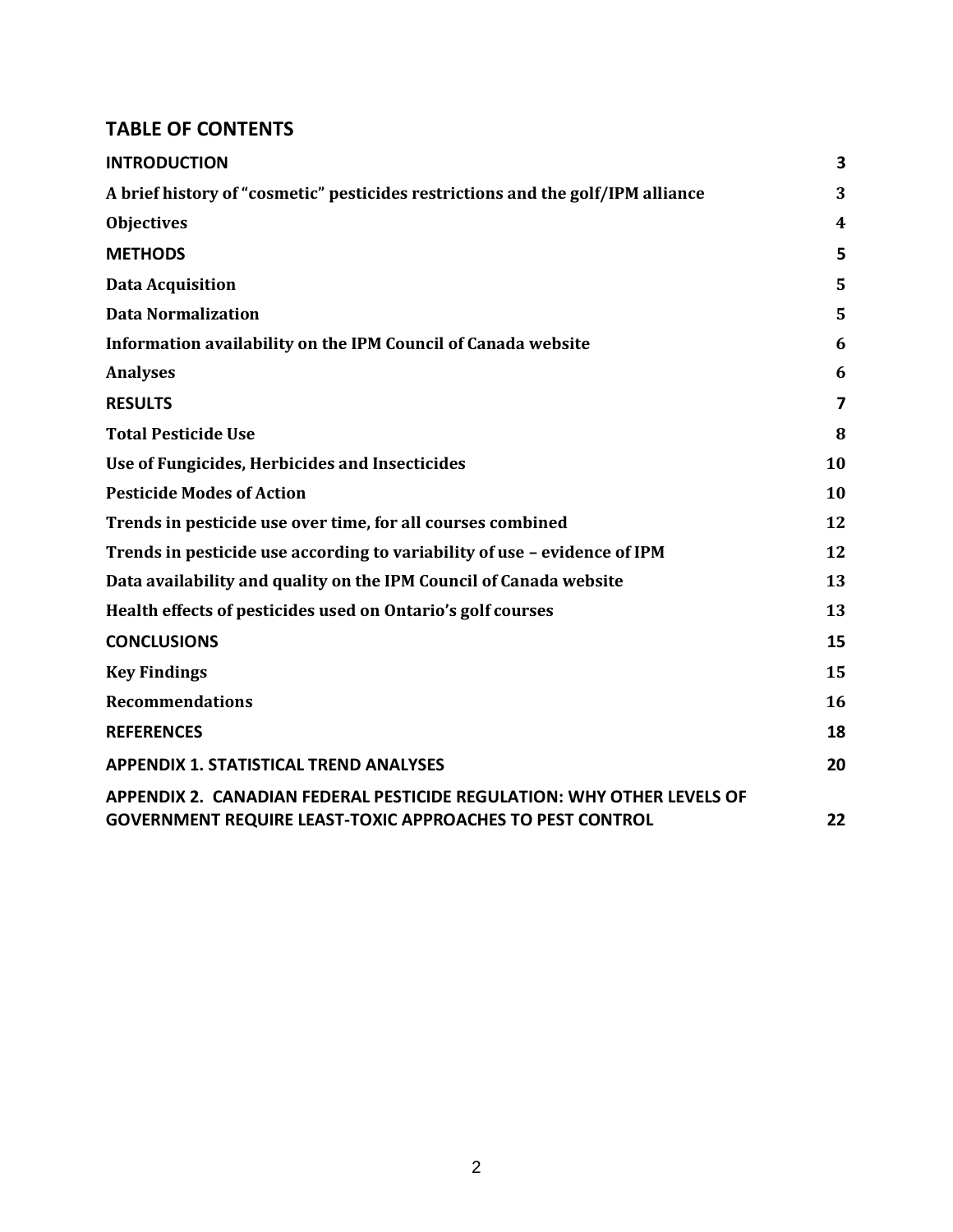# **Introduction**

"Canadians are passionate about a game that has a major economic, employment, health, tourism, environmental and charitable impact ...," states Golf Canada.<sup>1</sup> The green vistas of golf courses in Canada's suburbs and rural landscapes appear bucolic, but are generally maintained using pesticides to manage diseases, weeds and insects. Intensity of pesticide use on golf courses in many developed nations is greater than in agriculture, ranging from approximately double in Ireland  $2$  to four-fold in Canada and nine-fold in the U.S. $3$ 

Ontario golf course owners and managers do something that is rare, if not unique, in North America. Every year, they are required to report pesticide use, and to make this information public online as well as on site. This arrangement originated under the *Cosmetic Pesticides Ban*  Act (2008) (CPBA)<sup>4</sup> and Regulation 63/09<sup>5</sup> that restricted pesticide use for "cosmetic" purposes (uses that do not result in public health benefit). Golf courses were permitted to use more toxic products, contingent upon training and implementation of Integrated Pest Management (IPM) and regular reporting to demonstrate how they are reducing pesticide use.

A decade following the passage of the CPBA and Regulation 63/09, *Prevent Cancer Now* anticipated that the Ontario golf industry would have reduced pesticide use, and learned lessons that could be shared to benefit golf course owners and golfers across North America.

In response to repeated queries regarding use of the data on the IPM website and lessons learned to advance healthy turf care, *Prevent Cancer Now* was told by the Ontario Ministry of Environment and Climate Change (OMECC) (now Ontario Ministry of Environment, Conservation and Parks [OMECP]) and the IPM Council of Canada, that the files received from the golf courses are simply posted online. To date, the IPM data had not been used for research. Thus, with experts doing planning and analyses, and volunteer citizen scientists extracting data, *Prevent Cancer Now* set out to assess whether IPM has reduced pesticide use on Ontario golf courses.

### **A brief history of "cosmetic" pesticides restrictions and the golf/IPM alliance**

Concerns over unintended environmental and human health effects of pesticides came into widespread public consciousness with Rachel Carson's compelling description of effects of the insecticide DDT, in Silent Spring (1962).<sup>6</sup> In 1996, John Wargo published *Our children's toxic legacy: how science and law fail to protect us from pesticides.*7,8 Wargo contrasted the complexities and vulnerability of foetal and child development with the simplistic single-chemical hazard + exposure = risk approaches of pesticide regulation. He described how knowledge gaps – both the unknown and the unknowable – are exploited to impede regulation.

In 2001, the Supreme Court of Canada ruled in favour of the town of Hudson, Quebec, over Spraytech / Société d'arrosage, that municipalities may restrict pesticide use for the general welfare of constituents (i.e., in good faith, at the request of the citizenry).<sup>9</sup> Hudson's local government and citizenry had been inspired by the persistent, detailed deputations of local physician, Dr. June Irwin who presented case reports and argued that pesticides used in the town were harming her patients.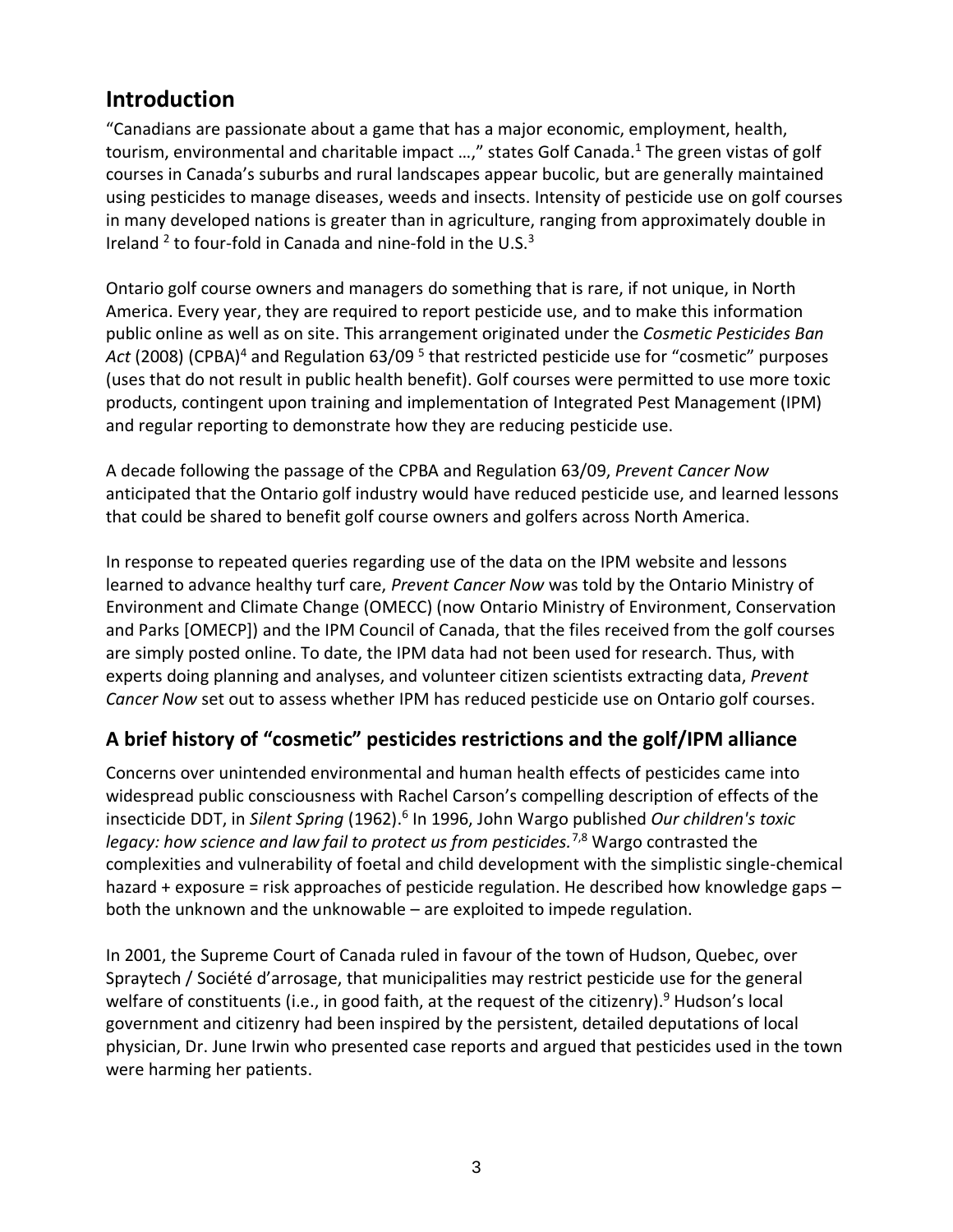In Ontario, the findings of Dr. Irwin and others were substantiated with scientific reviews by Toronto Public Health<sup>10</sup> and the Ontario College of Family Physicians<sup>11,12</sup> detailing human health impacts of pesticides, including an analysis that further restrictions beyond federal regulation are necessary to protect public health.<sup>13</sup> Potential harms, particularly permanent effects from early life exposures, are of particular importance when there is no countervailing public health benefit in contrast with hazards (i.e., pesticide use is for "cosmetic" purposes). Exposures to pesticides used for landscaping were confirmed, as they contaminated waterways in Toronto and Ottawa.14,15

Following the Supreme Court ruling, public concern culminated in the rapid development of a patchwork of local pesticide bylaws. A need to protect public health was addressed by the provincial government in Ontario when the CPBA and Regulation 63/09 <sup>5</sup> established that only least-toxic products and strategies are permitted to attain cosmetic goals in urban landscaping.

During this time, IPM had been widely promoted by lawn care and golf organizations as a reliable, science-based means to reduce pesticide use.<sup>16</sup> The Ontario Chapters of the National Golf Course Owners Association Canada played key roles as founders of the IPM Council of Canada in 2004,<sup>17</sup> with assurances that, "[t]he [IPM] Council believes that science has proven IPM ensures environmental sustainability and the reduction of all inputs including water, fertilizer and pesticides." <sup>18</sup> Along with Ridgetown College at the University of Guelph, the IPM Council of Canada helps to organize training, certification, audits, housing of reports on a website, and more.<sup>19</sup>

Leading up to passage of the CPBA, public pressure for consistent restrictions of pesticide use on lawns and golf courses led representatives of Ontario and national golf course organizations to present at public meetings, and to lobby municipal and provincial politicians and bureaucrats. Their advocacy focused on arguments that pesticides are essential for golf courses, framed with a strong belief in and commitment to reduction of pesticide use with IPM. In a compromise between health advocates and the golf industry, Regulation 63/09<sup>5</sup> required golf courses and "IPM agents" to pay fees, maintain ongoing education and certification in IPM, post annual pesticides use reports on the IPM Council of Canada website, and arrange annual meetings to present these findings to the public.5,18 In 2020, *Pesticides Act* amendments ended requirements for annual meetings, and permitted cemeteries to use toxic pesticides in the context of IPM training and reporting.

### **Objectives**

The rich dataset being collected under Regulation 63/09<sup>5</sup> provides data that could be leveraged for research to advance IPM best practices, and to achieve substantial reductions in pesticide use. When asked repeatedly from 2016 to 2019 about the progress made by golf courses in reduction of pesticide use and adoption of least-toxic methods, the Ontario MECP informed *Prevent Cancer Now* that the Ministry was not tracking the IPM Council of Canada initiative, and that the matter rested with the Council. The IPM Council of Canada acknowledged but did not reply to emails, and listed no telephone number. *Prevent Cancer Now* sought to use data posted on the Council website to determine:

- 1. if golf courses had indeed reduced pesticide use under Regulation 63/09; and
- 2. under what circumstances any progress may have been achieved.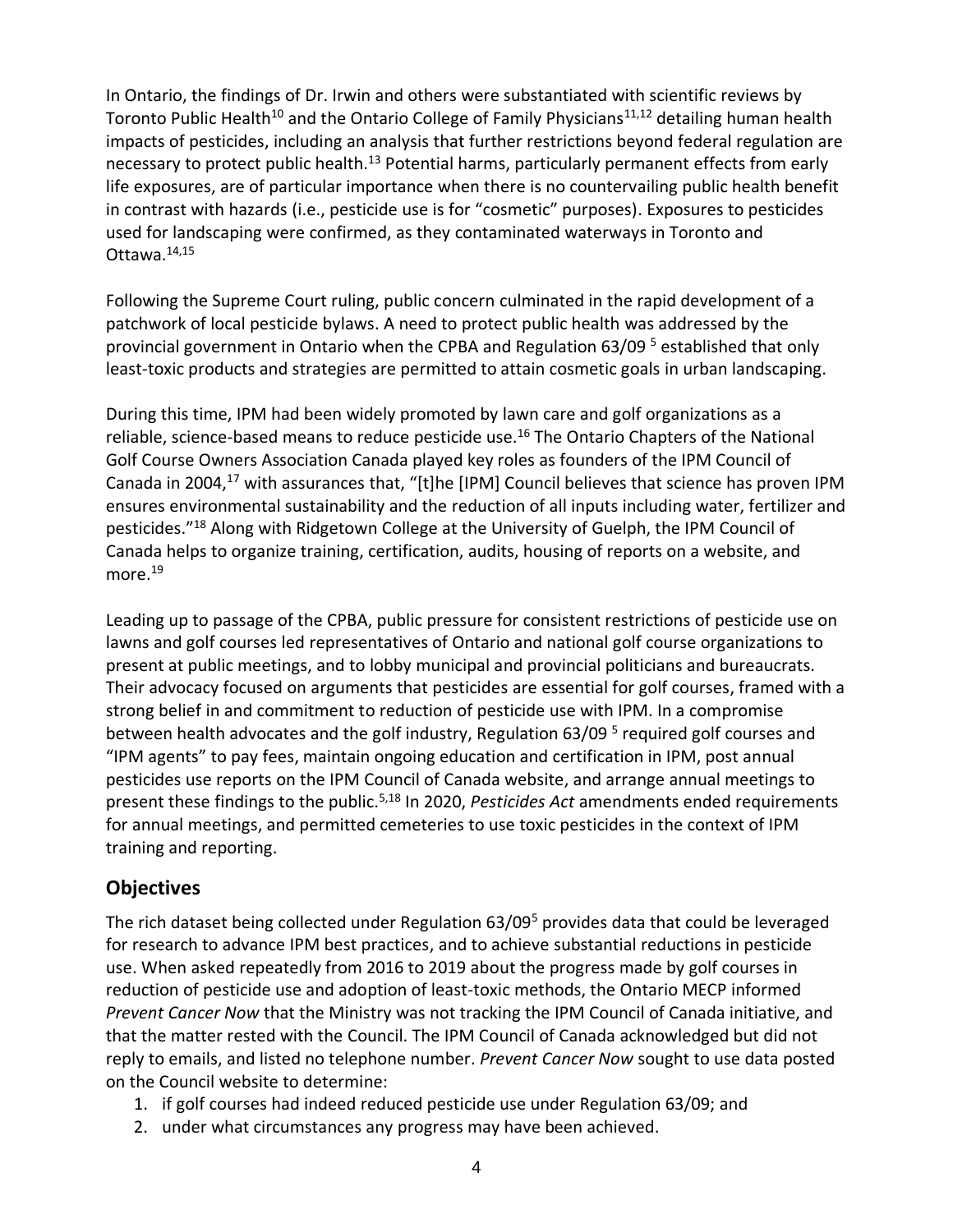# **Methods**

### **Data Acquisition**

Since 2010, Ontario golf courses have been required to report usage of Class 9 pesticides (products that are banned for cosmetic uses and that require licencing of applicators) under Regulation 63/09.<sup>5</sup> Total quantities of each active ingredient are reported, as total kilograms applied over the previous year. The courses also must state the reason for pesticide use, the quantity used the preceding year and the reasons for the change in use over the past season.<sup>5</sup>

Golf courses were selected from a list ranking the top Ontario golf courses,<sup>20</sup> and for diverse locations. Pesticide data was originally accessed through an index of IPM-registered Ontario golf courses on the IPM Council website [\(www.IPMCouncilCanada.org\)](http://www.ipmcouncilcanada.org/), where all of the IPM registered courses were listed transparently online. Following electronic outreach seeking volunteers for this project, that was recognized and responded to by pro-pesticides advocates, the website was altered such that data is now available only through a search function at [https://public.IPMCouncilCanada.org.](https://public.ipmcouncilcanada.org/) Reports are in the form of pdfs and jpegs, sometimes as scans or images of handwritten forms. This means that data extraction from the online system is time-intensive – albeit relatively straightforward – representing an opportunity for volunteer citizen science.

An online form was created for data extraction, and pesticide use data was extracted for the years 2010 to 2017. Golf courses were disregarded when excessive missing and/or corrupted files meant that analysis would be intractable. Sixteen golf courses were included in the final analysis. After compiling the data, several rounds of quality control were executed, checking for erroneous transcription (i.e., human error in data extraction) as well as cleaning the data (i.e., correcting spelling errors and removing reports of class 11 pesticides [safer products such as mineral oil, that are not required to be reported]) When a commercial product that contained multiple ingredients had been erroneously reported, the quantities of the individual active ingredients were calculated and entered into the database.

Pesticide labels are legal documents with which applicators must comply; one is created for each pesticide product registered in Canada under the *Pest Control Products Act*. Labels for pesticide products were downloaded from the pesticide label search form on the Health Canada website.<sup>21</sup> These searches were accomplished by searching active ingredient name as well as "golf" or "turf" as accessory terms. Information extracted from labels included pesticide type (insecticide, herbicide or fungicide), group (according to the mode of action), toxicity concerns for various groups, and the application rate, or range of rates, for turf.

### **Data Normalization**

Various pesticide products are of widely different potency, meaning that direct comparison of the quantities applied is meaningless. Pesticide use is reported as kilograms of active ingredients, so before summing up and comparing use of numerous pesticides the quantities applied were normalized according to potency. To make fair comparisons, we divided the kilograms by the average application rate for turf (kilograms per hectare or kg/ha) according to official labels on the Pest Management Regulatory Agency (Health Canada) website.<sup>21</sup>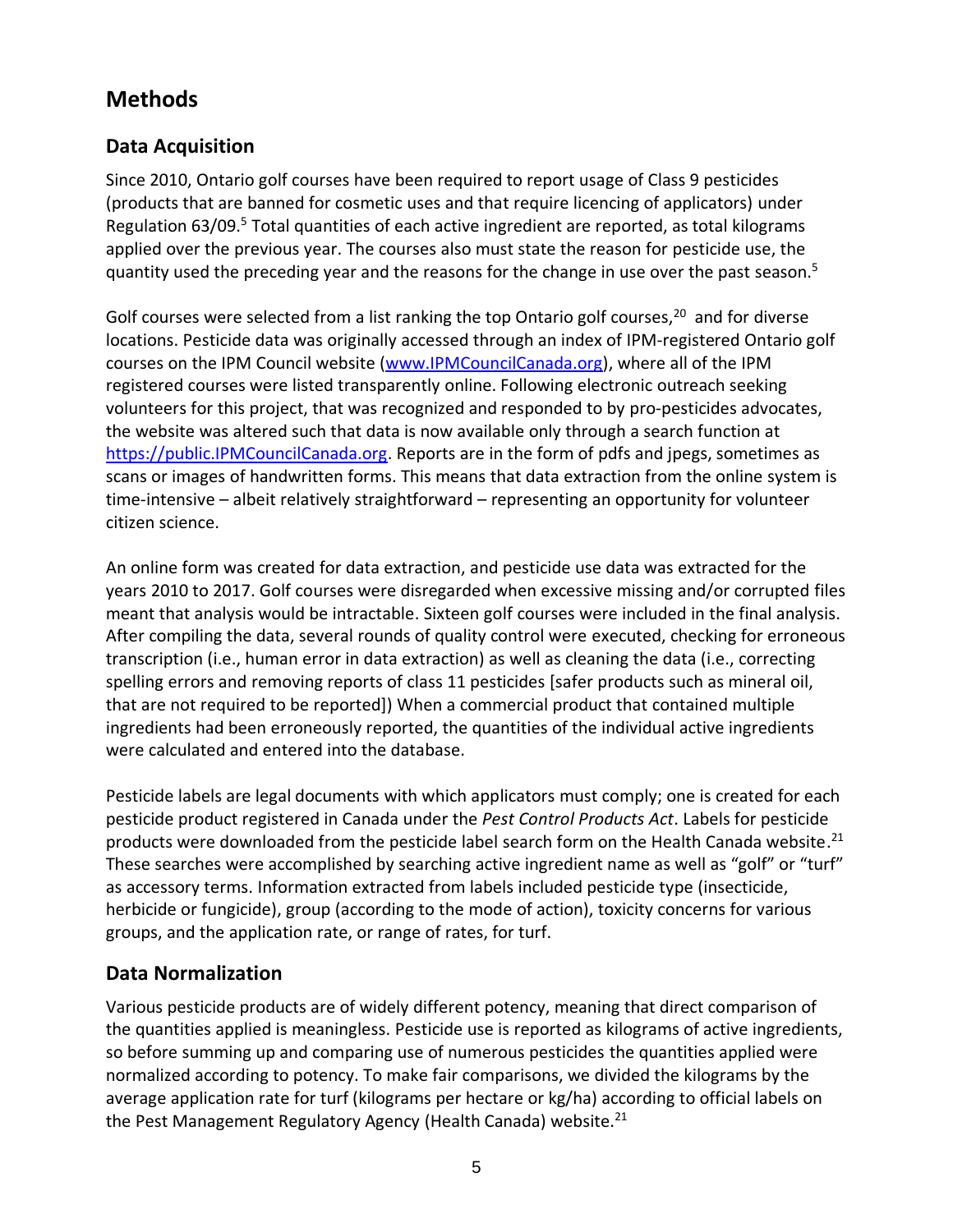#### *[equivalent hectares] = [kilograms of pesticide active ingredient] ÷ [average application rate (kg/ha)]*

Equivalent hectares (ha-eq) is the average area for a single application. This approach has been described by the Organisation for Economic Cooperation and Development (OECD) pesticide data guidance, recommending reporting "Application Area" to account for repeated applications of a given product,<sup>22</sup> but to our knowledge this is the first research summing normalized quantities to sum and compare applications of numerous pesticides, that have widely different potencies.

Some labels list a range of recommended rates; for instance, fungicide recommended rates could vary by up to 7-fold depending on species of fungus being treated on turf and the frequency of treatment. We used the range of application rates to identify a minimum, maximum and mean rate for each chemical, and used the mean rate and the quantity applied to determine the ha-eq.

### **Information availability on the IPM Council of Canada website**

During initial investigations it was noted that some golf courses were not reporting to the IPM Council. Quantification was hampered when the website was revised, eliminating the previous list of all reporting golf courses and presenting only a search bar. In 2020, the IPM Council of Canada website was investigated to determine the golf courses reporting, as well as the completeness in terms of the existence of appropriately labelled files containing pesticide reports and maps.

### **Analyses**

Using the master data set (16 golf courses over an 8-year period), we queried class 9 pesticide use on Ontario golf courses, addressing:

- 1. Trends of pesticide use (normalized as ha-eq using the average permitted application rate) in terms of:
	- a. Annual use of fungicides, herbicides, insecticides and total pesticides;
	- b. Use of pesticides by Audubon-certified versus non-Audubon-certified courses; and
	- c. Testing a potential hallmark of IPM, that pesticides are used only when needed and not prophylactically (i.e., routinely, to prevent a possible infestation that is not confirmed). In the absence of IPM, pesticide use was expected to be more consistent but higher than when pesticides are applied only in response to an observed pest.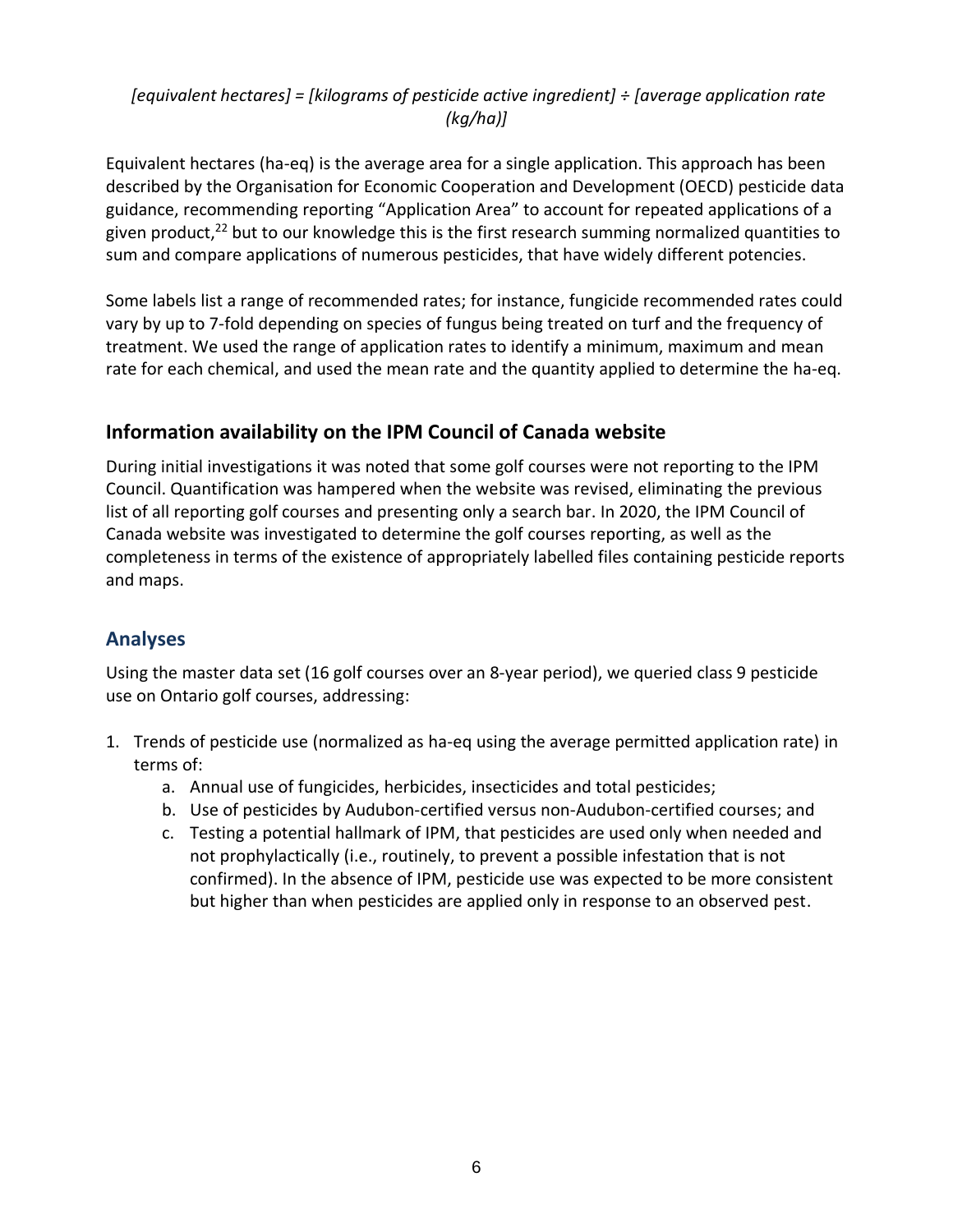# **Results**

Sufficient data for analyses was extracted for 16 of the top 50 golf courses, from across Ontario.<sup>20</sup> All selected golf courses have 18 holes, and rank highly on a national level. Numerous courses were ultimately not included because files were missing or corrupted.

Among the 16 representative golf courses, over the eight-year study period, a total of 44 unique active ingredients were reported. These included 26 fungicides, 10 herbicides and 8 insecticides, outlined in Tables 1, 2 and 3, respectively. Application rates ranged from 75 to 17,875 g/ha for fungicides; 12 to 4320 g/ha for herbicides; and 24 to 9320 g/ha for insecticides. The application rate, or mean application rate was used for summary data and analyses.

Two highly toxic fungicides that were no longer registered for use in Canada were reported in 2010. Benomyl, banned as of 2003, and chloroneb banned as of 2009 were included in analysis of ha-eq using application rates from historical labels.

Reports of less hazardous class 11 pesticides, including corn gluten meal, acetic acid and mineral oil that are not required to be reported under the IPM program were excluded from analyses.

| <b>Active Ingredient Name</b> | <b>Mode of Action</b> | <b>Application Rate (g/ha)</b> |
|-------------------------------|-----------------------|--------------------------------|
| Benomyl*                      | Unknown               | 1500-6250                      |
| Chloroneb*                    | Unknown               | 8125-17875                     |
| Chlorothalonil                | Group M               | 2393-17490                     |
| Thiophanate-Methyl            | Group 1               | 1750-12250                     |
| Iprodione                     | Group 2               | 1500-9000                      |
| Metconazole                   | Group 3               | 420-560                        |
| Myclobutanil                  | Group 3               | 720                            |
| Propiconazole                 | Group 3               | 372-1473                       |
| Tebuconazole                  | Group 3               | 720-1536                       |
| Triticonazole                 | Group 3               | 320-640                        |
| Metalaxyl-M & S-Isomer        | Group 4               | 384-768                        |
| Benzovindiflupyr              | Group 7               | 75                             |
| <b>Boscalid</b>               | Group 7               | 224-392                        |
| Fluopyram                     | Group 7               | 175-250                        |
| Isofetamid                    | Group 7               | 508-636                        |
| Penthiopyrad                  | Group 7               | 450-750                        |
| Azoxystrobin                  | Group 11              | 300-1200                       |
| Fluoxastrobin                 | Group 11              | 278-552                        |
| Mandestrobin                  | Group 11              | 234-428                        |
| Trifloxystrobin               | Group 11              | 155-305                        |
| Pyraclostrobin                | Group 11              | 170-560                        |
| Fludioxonil                   | Group 12              | 375-750                        |
| Quintozene                    | Group 14              | 5400-7400                      |
| Cyazofamid                    | Group 21              | 493-918                        |

**Table 1. Fungicide active ingredients used on golf courses, 2010 - 2017**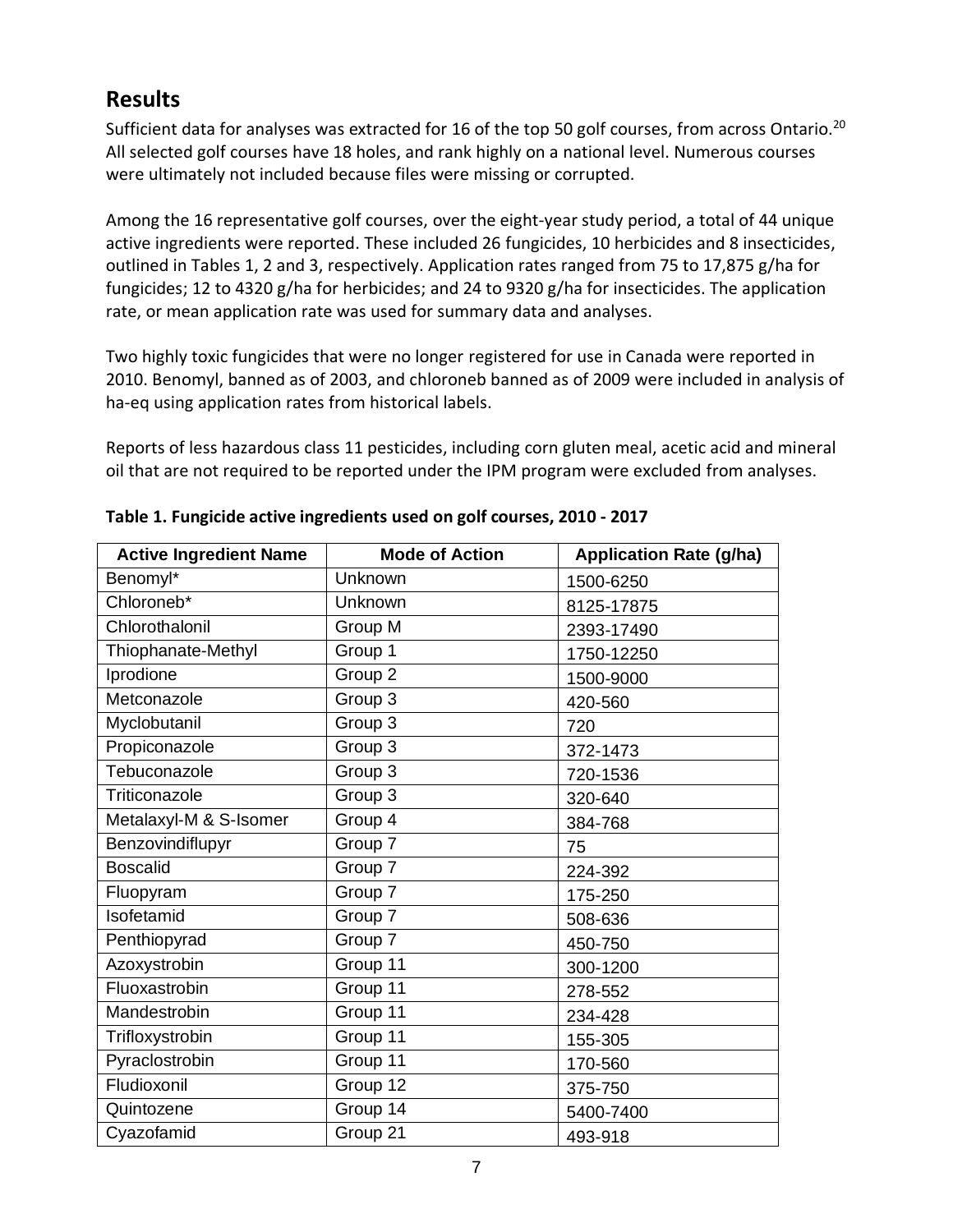| <b>Active Ingredient Name</b>        | <b>Mode of Action</b> | <b>Application Rate (g/ha)</b> |
|--------------------------------------|-----------------------|--------------------------------|
| Propamocarb hydrochloride   Group 28 |                       | 4621                           |
| Fosetyl-al                           | Group 33              | 16000                          |

\*Application rates were determined from historical labels. The last date for legal use of any product containing benomyl was Dec 31, 2003, $^{23}$  and chloroneb was Dec 31, 2008. $^{24}$ 

#### **Table 2. Herbicide active ingredients used on sample golf courses, 2010 – 2017.**

| <b>Active Ingredient</b><br><b>Name</b> | <b>Mode of Action</b>                             | <b>Application Rate (g/ha)</b> |
|-----------------------------------------|---------------------------------------------------|--------------------------------|
| Fenoxaprop-p-ethyl                      | Group 1                                           | 92                             |
| Bispyribac (sodium)                     | Group 2                                           | $12 - 71$                      |
| Dithiopyr                               | Group 3                                           | 434-558                        |
| $2,4-D$                                 | Group 4                                           | 1072                           |
| Mecoprop-P                              | Group 4                                           | 825-1275                       |
| Dicamba                                 | Group 4                                           | 600                            |
| Glyphosate                              | Group 9                                           | 902-4320                       |
| Carfentrazone-Ethyl                     | Group 14                                          | 110                            |
| Paraquat                                | Group 22                                          | 700                            |
| Trinexapac-Ethyl                        | <b>Plant Growth Regulator</b><br>Type II, Class A | 45.2-361                       |

#### Table 3. Insecticide active ingredients used on sample golf courses, 2010 - 2017.

| <b>Active Ingredient</b><br><b>Name</b> | <b>Mode of Action</b>      | <b>Application Rate (g/ha)</b> |
|-----------------------------------------|----------------------------|--------------------------------|
| Carbaryl                                | Group 1A (Organophosphate) | 9320                           |
| Chlorpyrifos                            | Group 1B (Organophosphate) | 898-1123                       |
| Chlorantraniliprole                     | Group 28                   | 29-225                         |
| <b>Deltamethrin</b>                     | Group 3 (Pyrethroid)       | 60                             |
| Lambda-Cyhalothrin                      | Group 3 (Pyrethroid)       | 37                             |
| Imidacloprid                            | Group 4A (Neonicotinoid)   | 281                            |
| Clothianidin                            | Group 4A (Neonicotinoid)   | 275                            |
| Spinosad                                | Group 5                    | 24-48                          |

#### **Total Pesticide Use**

Total pesticide use, normalized as ha-eq for each of 16 golf courses, from 2010 to 2017, is depicted in Figure 1. Total pesticide use ranged from 80 ha-eq to over 500 ha-eq. Some golf courses consistently used lower quantities of pesticides than the norm, while some courses used highly variable quantities from year to year.

Of the 16 golf courses, seven were certified by Audubon International under the classic category.<sup>25</sup> (Note: Audubon International is not a program of the venerable Audubon Society.<sup>26</sup>) The classic category applies to facilities that were not originally designed with Audubon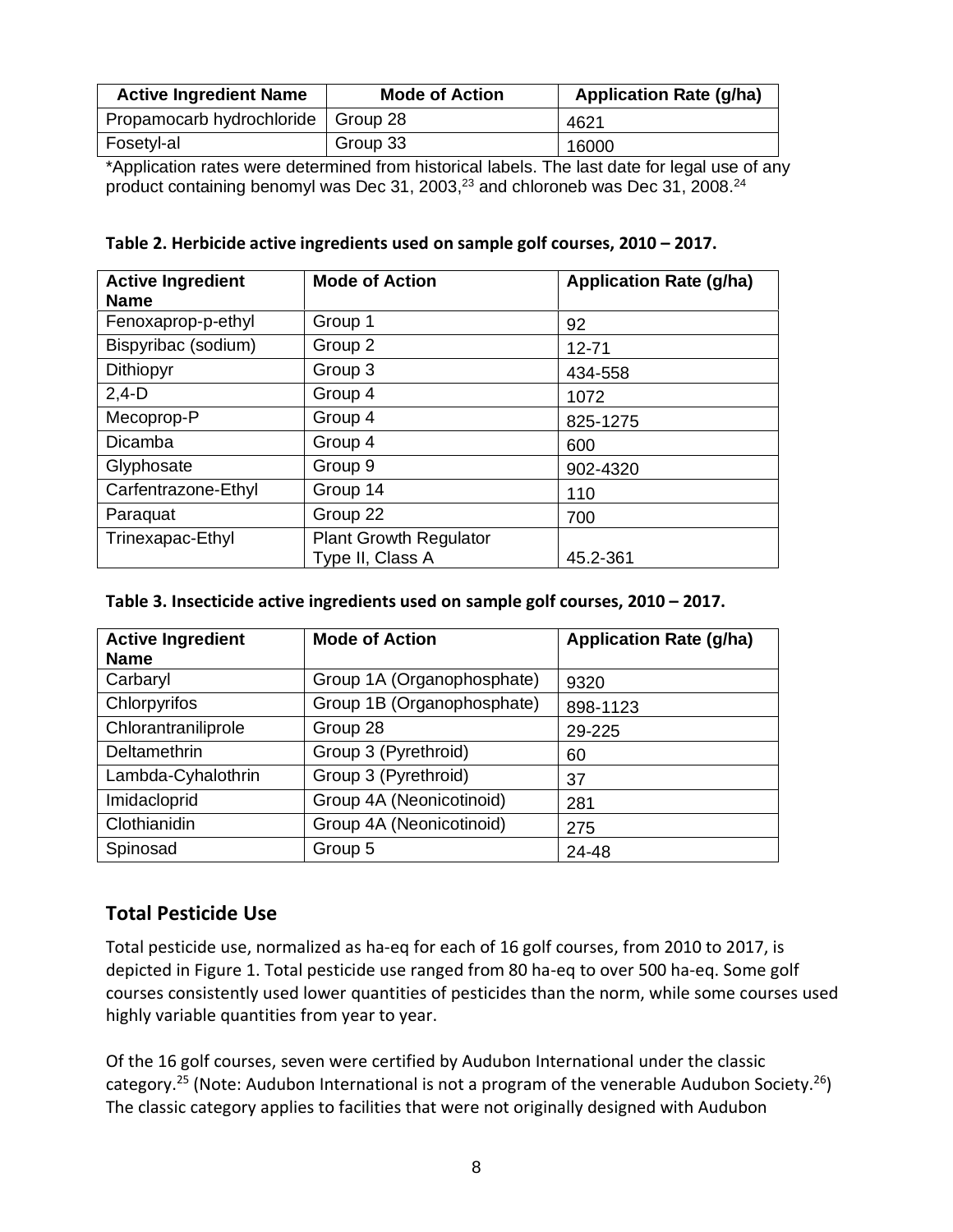International objectives in mind, but committed to a range of measures, including minimizing pesticide use.<sup>25</sup>

Notably, courses H (red line) and O (light green line) are among the consistently lowest pesticide users, and both are certified by Audubon International. They are located in different ecozones, with one located in the Greater Toronto Area, and the other in a more remote location.



**Figure 1.** Total pesticide use as equivalent hectares (ha-eq) by each of 16 golf courses (7 Audubon certified; 9 not Audubon-certified), from 2010 to 2017.

Courses A, B, C, E, H, K and O were Audubon-certified.

Courses D, F, G, I, J, L, M, N and P were not Audubon-certified.

The data presented here includes outliers that were re-checked against the online IPM reports.

Annual pesticide use is also visualized in Figure 2, with the median depicted by the line, pesticide use of 75% of courses in boxes, and range of pesticide use among all courses as thin bars. There is no suggestion of a decrease in total pesticide use over time in this sample.

Total pesticide use (ha-eq) varied five-fold among this sample of golf courses. Pesticide use varied by more than a factor of 5 among golf courses, and was equivalent to more than the area of a typical golf course (60-100 ha) getting one application per year. Since the applications are concentrated on greens, and greens are typically about 5% of the total area, greens are receiving the equivalent of from 5 to more than 20 applications per year.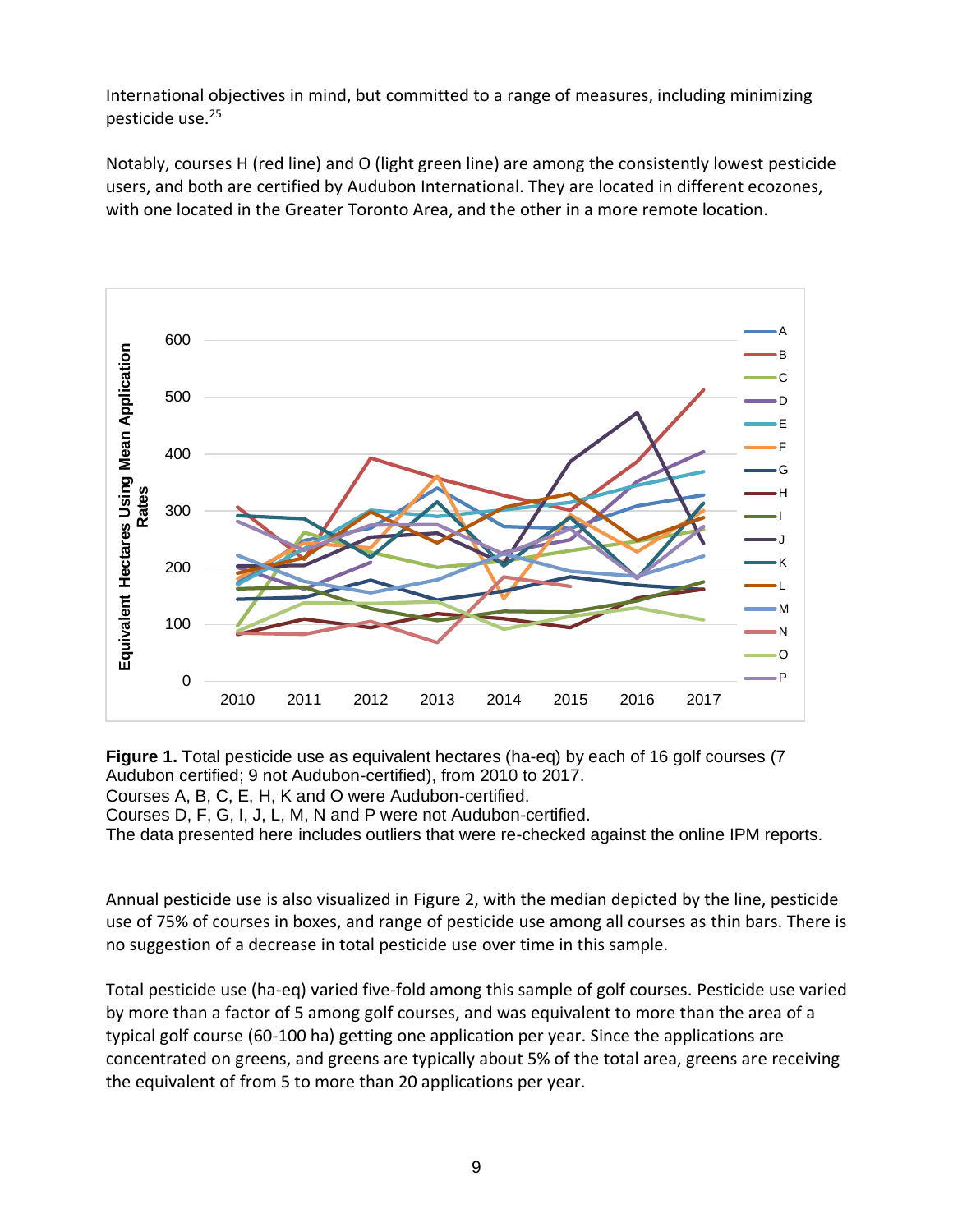

**Figure 2:** Total pesticide use normalized to equivalent hectares (ha-eq), calculated using the mean recommended application rate, for 16 Ontario golf courses. Bars represent minimum and maximum values, boxes represent the 1st to 3rd quartile, and the centre line is the median value.

### **Use of Fungicides, Herbicides and Insecticides**

Golf courses include specialty turf, with the greens being particularly susceptible to fungal diseases. The largest fraction of pesticide use is fungicides, followed by herbicides and insecticides (Figure 3).



#### **Figure 3. Total use of fungicides, herbicides and insecticides by 16 golf courses, equivalent hectares (ha-eq)**

### **Pesticide Modes of Action**

It is recommended that if pesticides are being used, that products with different modes of action should be used in rotation in order to forestall pest resistance. Fungicides, herbicides and insecticides with the same mode of action are grouped in panels A, B and C, in Figure 4, with clear preferences for a small number of modes of action (modes are listed in Tables 1 to 3).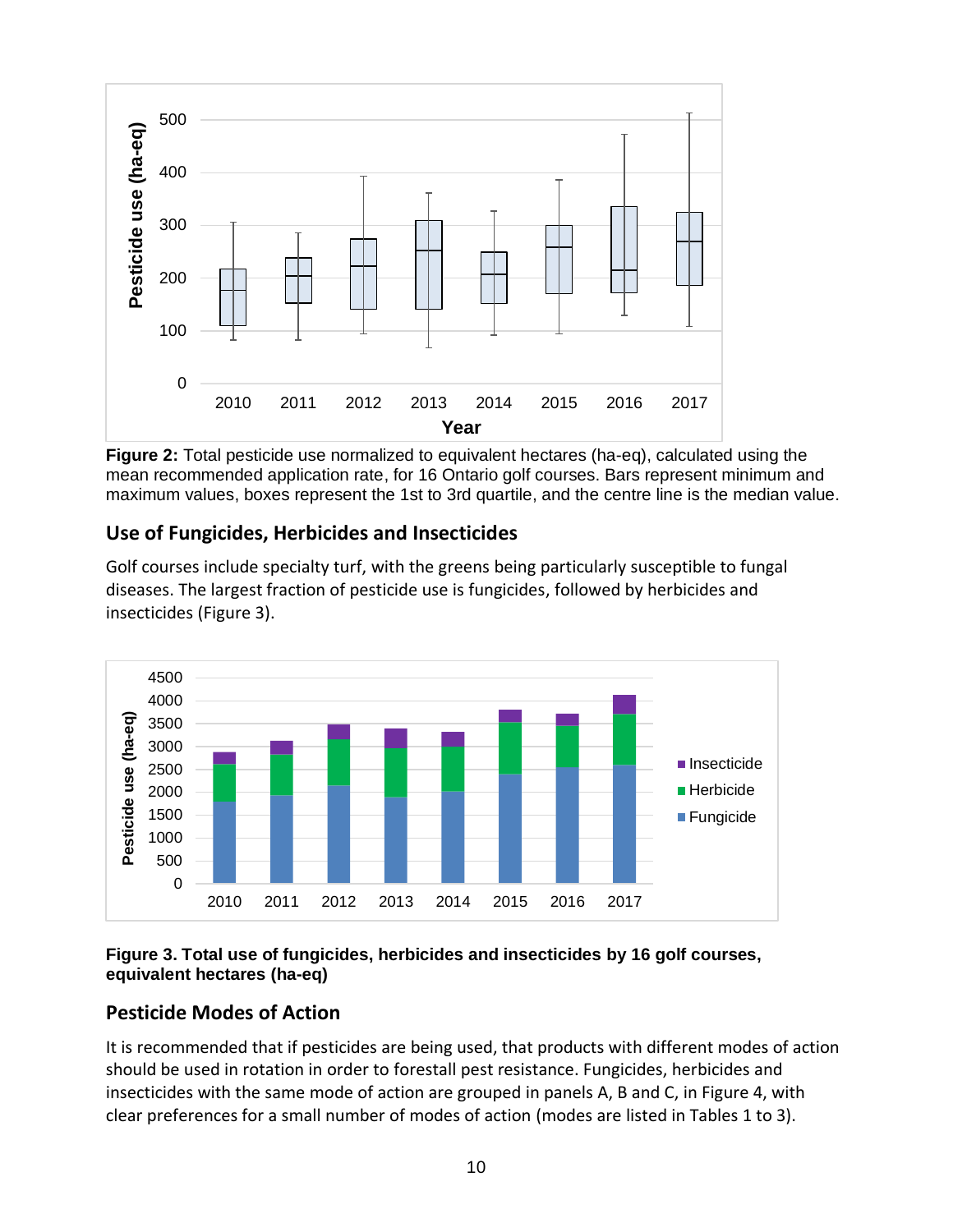





Group 1B Group 1A

2010 2011 2012 2013 2014 2015 2016 2017

**Year**

0 50 100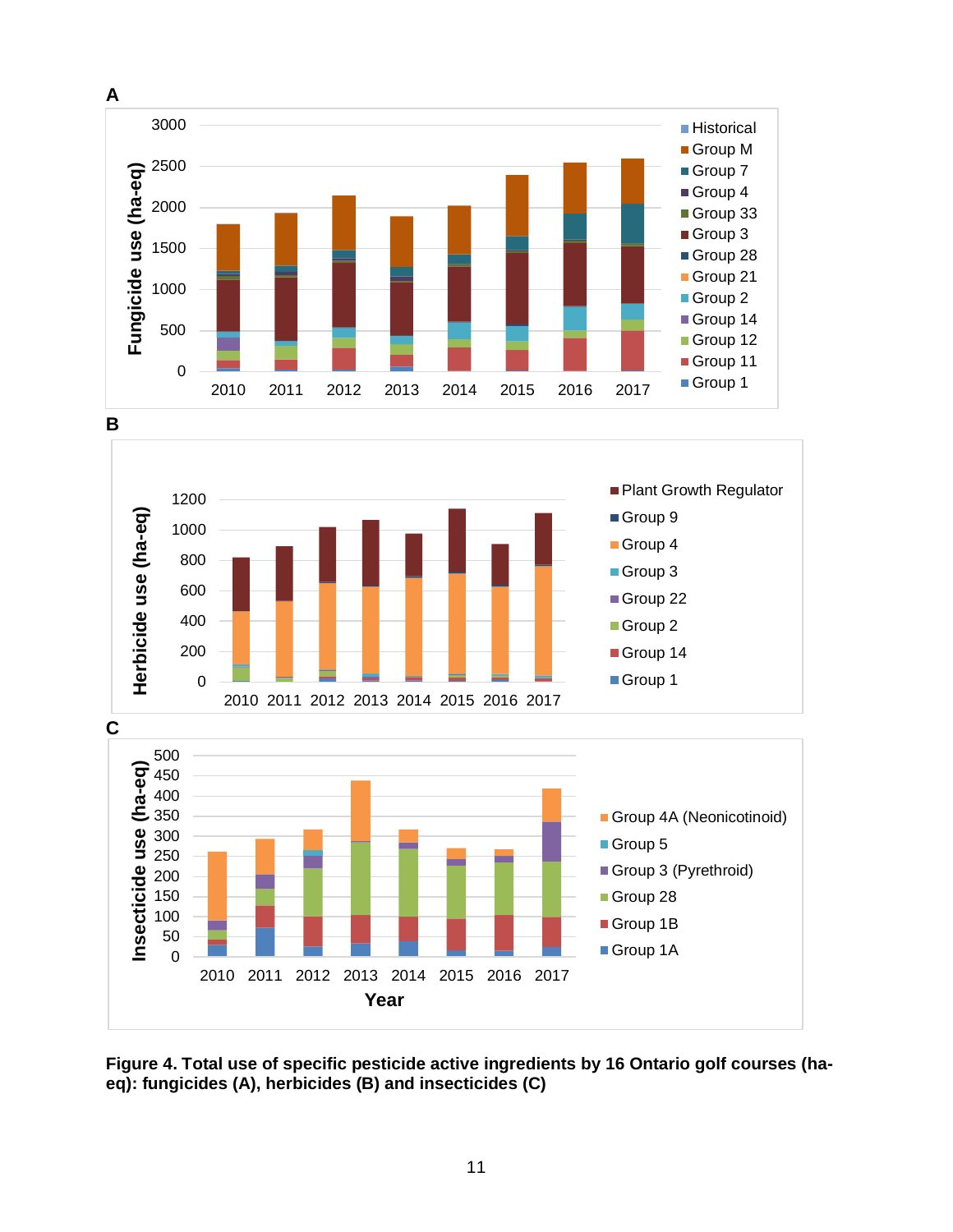### **Trends in pesticide use over time, for all courses combined**

Further to visual inspection of the bar charts above, trend analyses of pesticide use on the entire sample of golf courses (see Appendix 1) suggest that pesticide use did not decrease during IPM implementation. Table 4 summarizes increased use over time of fungicides (high certainty) and herbicides (80 percent probability) across all golf courses combined, while use was unchanged among the sample of Audubon International certified courses. Insecticide use on certified courses increased over time (97 percent probability).

|                     |                   | Probability that a decreasing trend exists |
|---------------------|-------------------|--------------------------------------------|
| <b>Fungicides</b>   |                   |                                            |
|                     | All golf courses  | 0.00                                       |
|                     | Audubon-certified | 0.46                                       |
| <b>Herbicides</b>   |                   |                                            |
|                     | All golf courses  | 0.20                                       |
|                     | Audubon-certified | 0.75                                       |
| <b>Insecticides</b> |                   |                                            |
|                     | All golf courses  | 0.40                                       |
|                     | Audubon-certified | 0.03                                       |

#### **Table 4. Comparison of pesticide use trends for all golf courses, and for Audubon International certified courses**

### **Trends in pesticide use according to variability of use – evidence of IPM**

Hypothetically, if IPM was being implemented then pesticide application would be applied only as a last resort. The intent is that non-chemical cultural means, or non-toxic chemicals (e.g. vegetable oil) are used to address pests, and tolerance for pests is increased before using pesticides. In this case, pesticide use could be more highly variable over the years, yet lower over the long term.

The existence of this hallmark of IPM was examined for fungicides, herbicides and insecticides, by plotting total use against variability. \* As summarized in Table 5, the only situation that suggested a positive trend was on Audubon International certified courses, where herbicide use tended to be lower as the variability of pesticide application increased. The converse was suggested for fungicide use – use tended to increase with increasing variability of application. Fungal diseases on the highly vulnerable bent grass used on greens progress more quickly than unwanted plants or insects, and this data suggests that prophylactic application of fungicides is preferred.

In summary, Audubon International certified golf courses exhibited this hallmark of IPM principles for herbicide use, with 93 percent certainty. Application of IPM principles was not apparent for use of any pesticides on non-certified courses.

<sup>\*</sup> In technical terms, this is the standard deviation divided by average application rate. Graphs for all courses, and comparisons of Audubon International certified versus non-certified courses, are compiled in Figures A-1 and A-2 (see Appendix 1).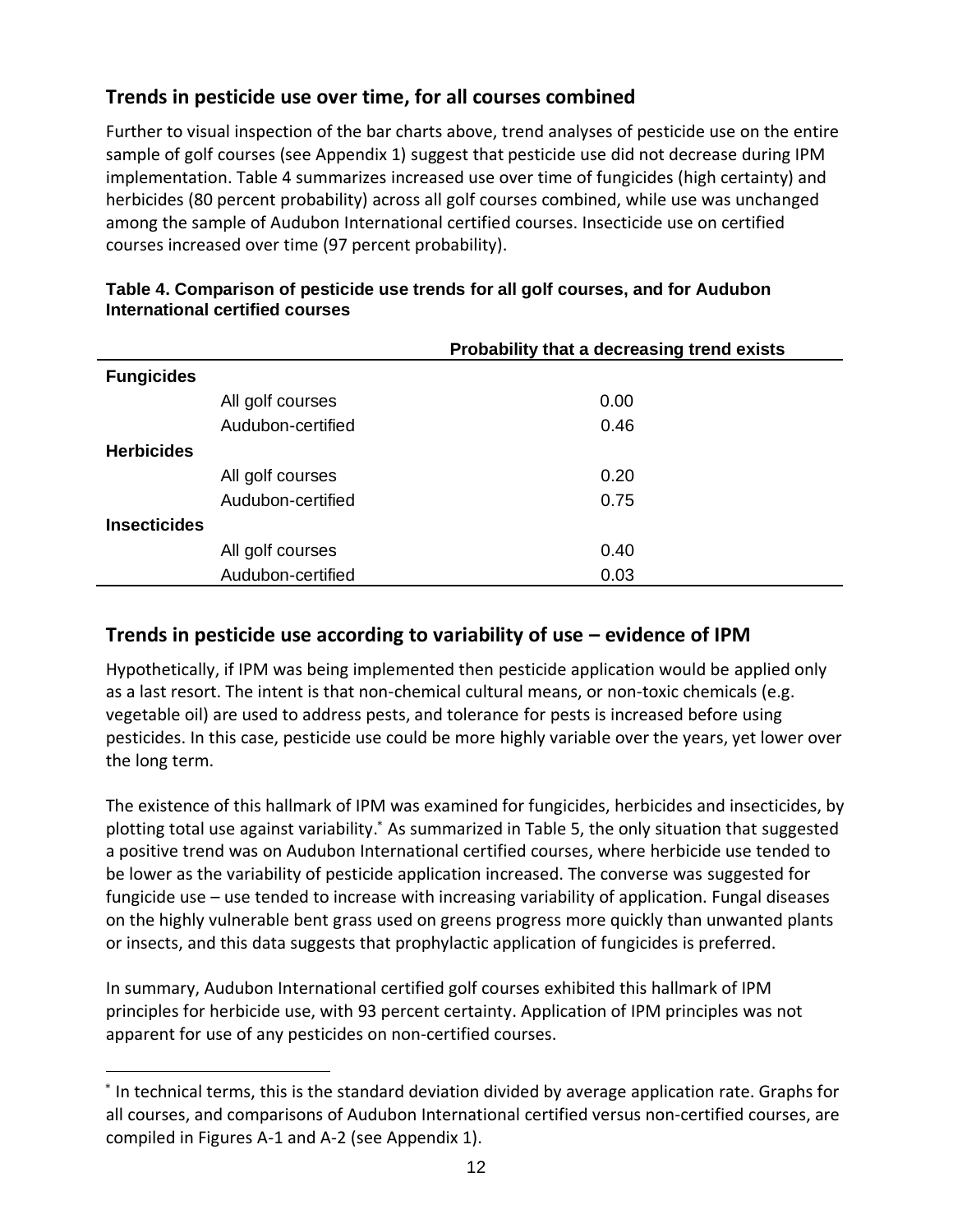**Table 5. Trend (regression) analysis of variability versus normalized total pesticide application rates, for Audubon International certified compared with non-certified golf courses**

|                                  | Audubon<br><b>International</b><br><b>Certified</b> | р<br>(probability that variance did not decrease with<br>increasing pesticide use) |
|----------------------------------|-----------------------------------------------------|------------------------------------------------------------------------------------|
| <b>Fungicide</b>                 | <b>No</b>                                           |                                                                                    |
|                                  | Yes                                                 | 0.91                                                                               |
| <b>Herbicide</b>                 | No.                                                 |                                                                                    |
|                                  | Yes                                                 | 0.069                                                                              |
| <b>Insecticide</b>               | No.                                                 |                                                                                    |
|                                  | Yes                                                 | 0.60                                                                               |
| <b>Total</b><br><b>Pesticide</b> | <b>No</b>                                           |                                                                                    |
|                                  | Yes                                                 | 0.37                                                                               |

### **Data availability and quality on the IPM Council of Canada website**

The 2020 investigation of the contents of the IPM Council of Canada golf course search tool revealed that data was available for course ID numbers 8 to 727, of which 17 were broken links. Thus, 703 courses were represented on the site. Of these, 373 courses had at least one file named as reporting pesticides and one reporting maps for every year, and 276 golf courses had submitted no uncorrupted files. In the end, 215 courses – less than one third – had reported both pesticide use and a golf course map, uncorrupted, for all years.

#### **Health effects of pesticides used on Ontario's golf courses**

Chemicals applied to Ontario golf courses include 40 unique active ingredients (Tables 1 to 3), as well as adjuvants added to improve ease of application, spreading of pesticides and penetration into leaves and the soil.

The Pesticide Action Network in Europe (PAN International) compiles indicators of concern from a number of international lists identifying highly hazardous pesticides<sup>27</sup> based on the following criteria:

- High acute toxicity
	- o World Health Organization (WHO) classification as "extremely" or "highly" hazardous (in rats), or
	- o Globally Harmonized System (GHS) classification "fatal if inhaled"
- Long term toxic effects
	- $\circ$  Known, probable or likely human carcinogen according to the WHO International Agency for Research on Cancer (IARC) or US Environmental Protection Agency (US EPA)
	- o GHS classification as a mutagen
	- o GHS classification as toxic to reproduction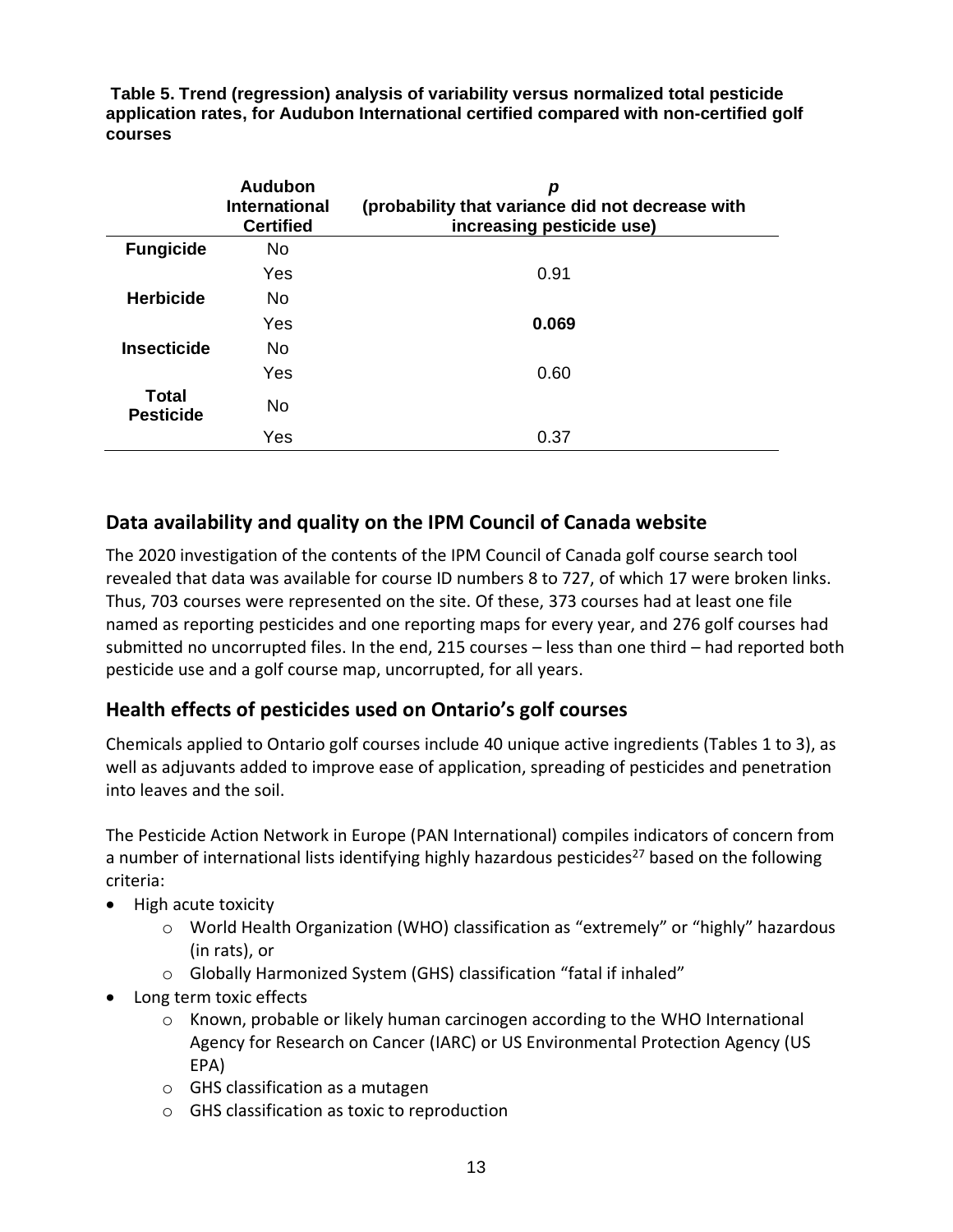- $\circ$  Endocrine disruptor European Union category 1, or category 2 plus suspected carcinogen
- High environmental concern
	- o Meet criteria for two of three concerns: "very persistent" (per Stockholm Convention); and/or "very bioaccumulative" (per Stockholm Convention); and/or "very toxic to ecosystems" (e.g., in *Daphnia spp.*)
	- o Hazard to ecosystem services (e.g., "highly toxic to bees" per US EPA) or
	- o Severe or irreversible adverse effects, as listed in Rotterdam Convention Annex III or meeting the Convention's criteria.

Thirteen active ingredients reported in use on Ontario golf clubs are on the Highly Hazardous list, including:

- Three fungicides benomyl (now banned in Canada), chlorothalonil and iprodione;
- Four herbicides glyphosate, 2,4-DB (that breaks down into 2,4-D) and paraquat; and
- All insecticides identified in this study: Carbaryl, Chlorpyrifos, Chlorantraniliprole, Deltamethrin, Lambda-Cyhalothrin, Imidacloprid, Clothianidin, and Spinosad.

There are concerns beyond these 13 active ingredients. PAN International notes numerous shortcomings in this hazard identification, such as uncertainties extrapolating animal hazards to humans, lack of inclusion of inhalational toxicity, endocrine disruption not being included in WHO classifications, and lack of information on formulants (adjuvants).<sup>27</sup> Every pesticide active ingredient is assessed in isolation, while pesticides may be used in combinations for greater efficacy against pests (and pose greater potential toxicity to non-target species). As well, commercial products include adjuvants to enhance spreading and penetration, and in some cases to slow metabolism – all intended to magnify toxicity. A *Prevent Cancer Now* summary of shortcomings of the pesticide assessment process is appended (Appendix 2).

Golf courses are the largest source of pesticides in urban environments, and are commonly adjacent to bodies of water and wetlands where pesticide runoff may have important ecological consequences. In addition to exposures as a result of playing or working on golf courses, it is also important to consider exposures in surrounding neighbourhoods and residences, including groundwater. As well, ongoing pesticide applications, including persistent chemicals used as historical pesticides, may contaminate the land and have implications for redevelopment.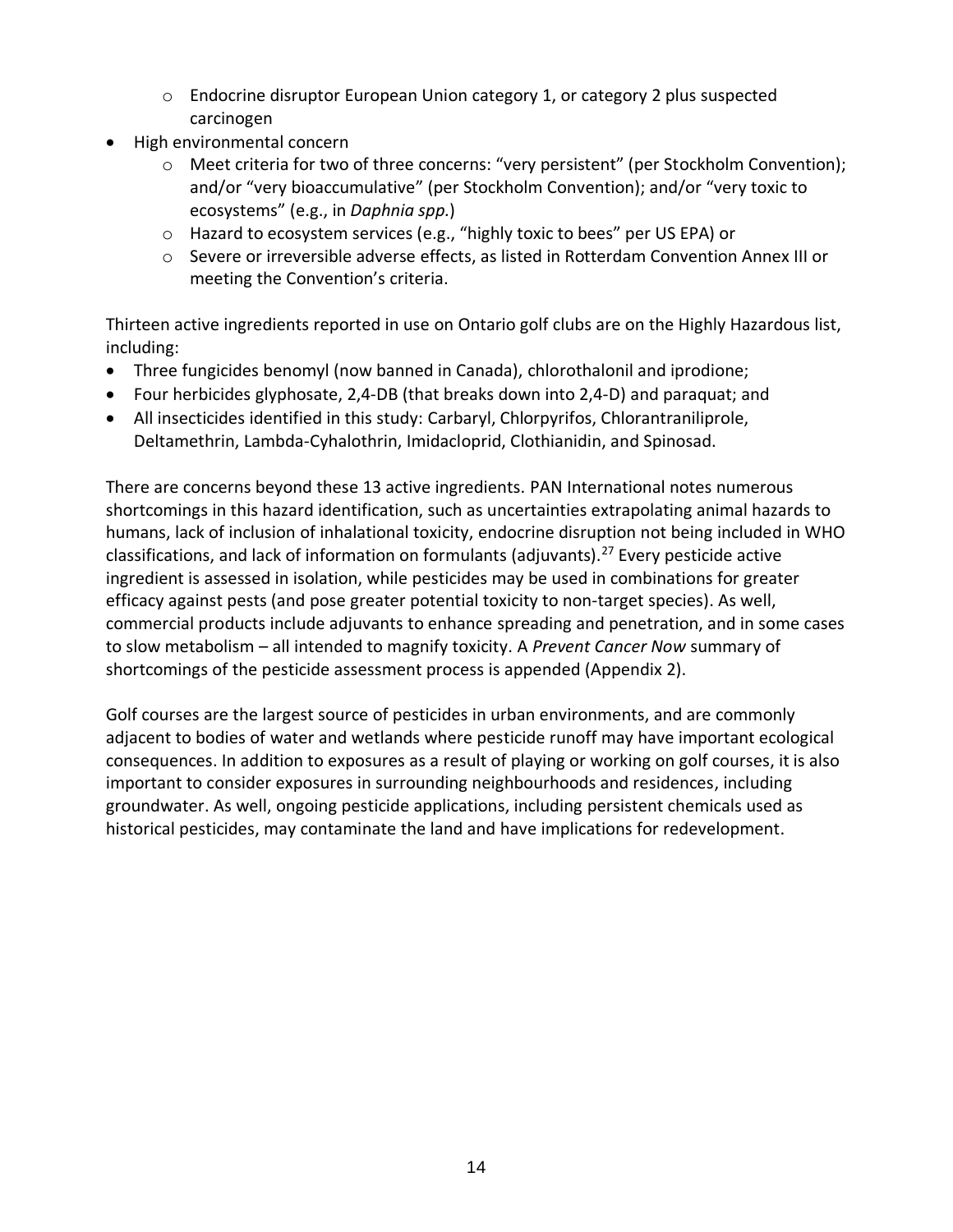# **Conclusions**

This study represents the first analyses of potency-normalized pesticide use by 16 Ontario golf courses (2010 to 2017). *Prevent Cancer Now* found that pesticide use did not decrease following passage of the *Cosmetics Pesticides Ban Act*. Indeed, in this sample of courses, pesticide use increased over the years following initiation of IPM training and pesticide use reporting.

Reporting by Ontario golf courses began in 2010. *Prevent Cancer Now* embarked upon this pilot investigation of IPM reporting under Regulation 63/09 <sup>5</sup> with the hope that IPM was indeed achieving the promises heard during consultations regarding pesticides use for cosmetic purposes and that lessons learned could bring further reductions in pesticide use among golf courses in the province and further afield.

Annual pesticide use ranged from less than 100 ha-eq to over 500 ha-eq across this sample of golf courses. A small number of courses consistently used substantially smaller quantities of pesticides, demonstrating that opportunities exist to advance the field by recognizing and emulating successes. The hectare equivalent was more than the area of a typical golf course (60- 100 ha). Since the applications are concentrated on greens, and greens are typically about 5% of the total area, greens may be receiving the equivalent of 20 or many more applications per year.

Audubon International certified courses exhibited a potential hallmark of IPM in use of herbicides, in that lower overall herbicide use was associated with greater variability over the study period. Otherwise, there was no indication that IPM-based decision-making was being implemented; i.e., that pesticide use followed routine scouting and after exhaustion of alternatives.

The results of this study indicate that the opportunity to reduce pesticide use on Ontario golf courses is falling short. Online reporting could be automated to improve the convenience and accuracy of reporting, and to produce useful databases for analyses and research. At present, data collection is inefficient and incomplete, and data extraction is onerous.

### **Key Findings**

#### **Despite IPM promises and reporting, this sample of Ontario golf courses did not reduce pesticide use**

- Total use of pesticides did not decrease from 2010 to 2017.
- Reported total use of pesticides at each golf course during a single year, including fungicides, herbicides and insecticides, ranged from 80 to more than 500 ha-eq.

#### **Lower pesticide use is possible – some courses fared better than others, across Ontario**

• The small number of courses (five in our sample) that consistently used lower quantities of pesticides are located in multiple ecozones, including the Greater Toronto Area as well as remote locales.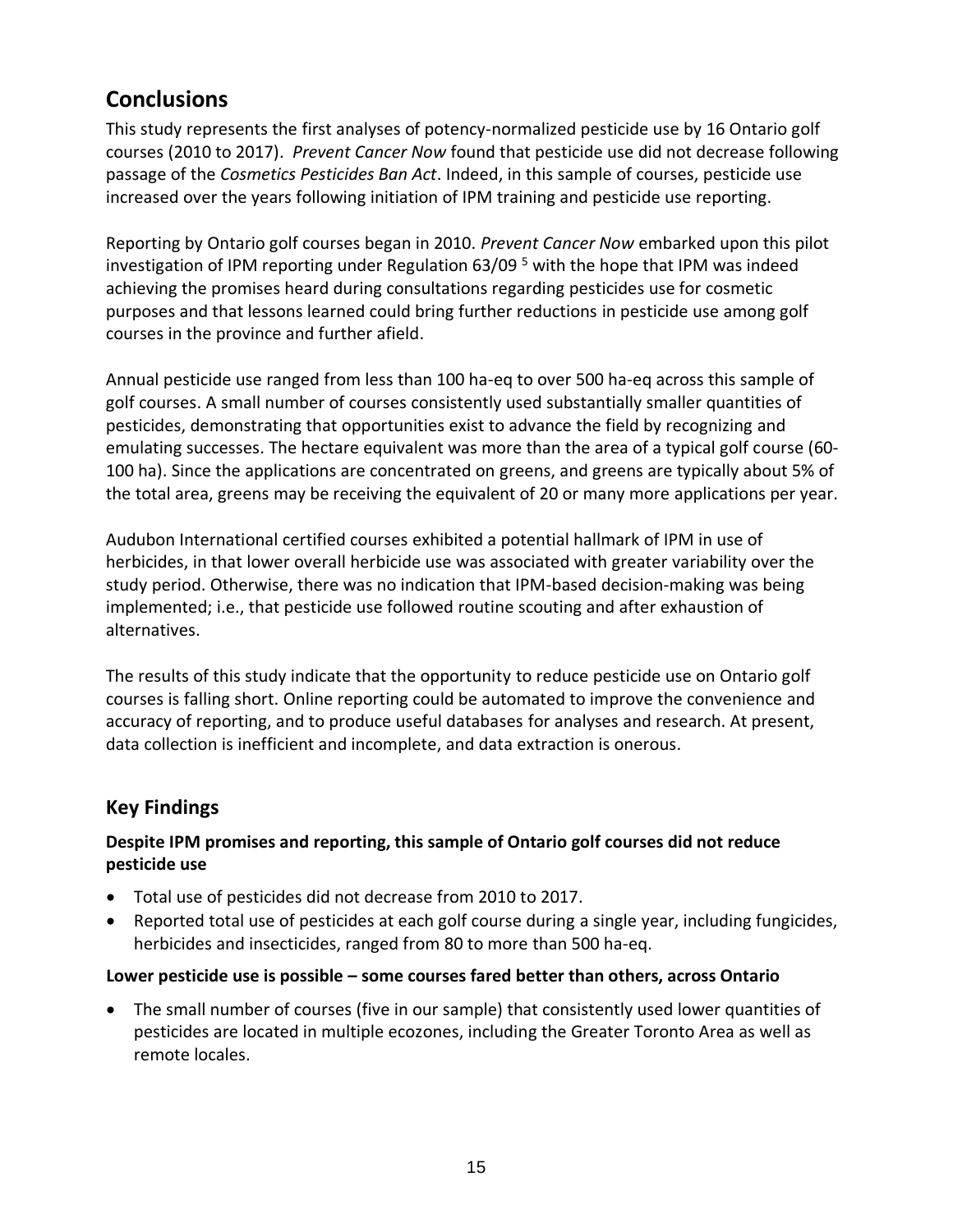#### **Not all Ontario golf courses were complying with IPM reporting, and no one is keeping track**

- In searches for known Ontario golf courses, it was found that some are not represented on the IPM Council of Canada website. In 2019 the IPM website had active folders for about 700 courses, while Scoregolf.com reports that there are more than 800 courses in Ontario.
- Many of the reporting golf courses had missing or corrupted files, mostly in initial years.
- Less than one third of Ontario golf courses reported complete data.
- The Ontario Ministry of Environment and Climate Change (now Ontario Ministry of Environment, Conservation and Parks) indicated that the IPM Council should police reporting under Regulation 63/09. The IPM Council indicated that as a small, cash-strapped volunteer organization representing all Ontario golf courses, it lacks capacity (and arguably jurisdiction).
- Initially, illegal use of old pesticides that were no longer registered was reported. This was not observed in recent years.

#### **Golf courses that are Audubon International certified might apply IPM to herbicide use**

- On certified golf courses herbicide use was more variable, and it was also lower. This suggests that herbicide use might be in response to weeds rather than routine. This hallmark of IPM was not evident for the entire sample of courses, or for fungicides, insecticides or total pesticides.
- Use of pesticides that are least-toxic options (e.g., corn gluten meal herbicide or vegetable oil insecticide) was sometimes reported, although reporting of these is not required.

#### **Pesticides pose hazards to players, workers, neighbours and ecosystems**

- Three fungicides, three herbicides and all insecticides used on Ontario golf courses have been identified as "highly hazardous" by international authorities (e.g., World Health Organization, European Union and US EPA).
- Pesticide ingredients used on Ontario golf courses are convincingly associated with cancers, child developmental problems (including neurodevelopment and birth defects), respiratory problems such as asthma, immune dysfunction, and cardiovascular and neurological diseases. Some active ingredients interfere with hormone systems (i.e., are endocrine disruptors).

#### **An opportunity for research and improvement is being squandered**

- The rich dataset being collected under Regulation 63/09 is on-the-ground experience that could and should be leveraged for research to advance best practices and pesticide reduction.
- The reporting method using document files is inefficient and requires onerous data extraction to make use of the information. Online reporting in a form would be more convenient for the IPM Council and golf course staff, and would permit automatic validation of reporting (e.g., flagging of inappropriate pesticides, or reporting of commercial products rather than active ingredients). The current method thwarts rather than facilitates research, identification of successful practices, and ongoing improvement.

### **Recommendations**

#### **IPM Council, Golf Course Owners and Superintendents**

- Recognize and learn from courses that successfully use lower quantities of pesticides.
- Recognize that pesticides pose not only financial costs, but also health risks to neighbours, staff, players and ecosystems, and contamination risks for surface and ground water.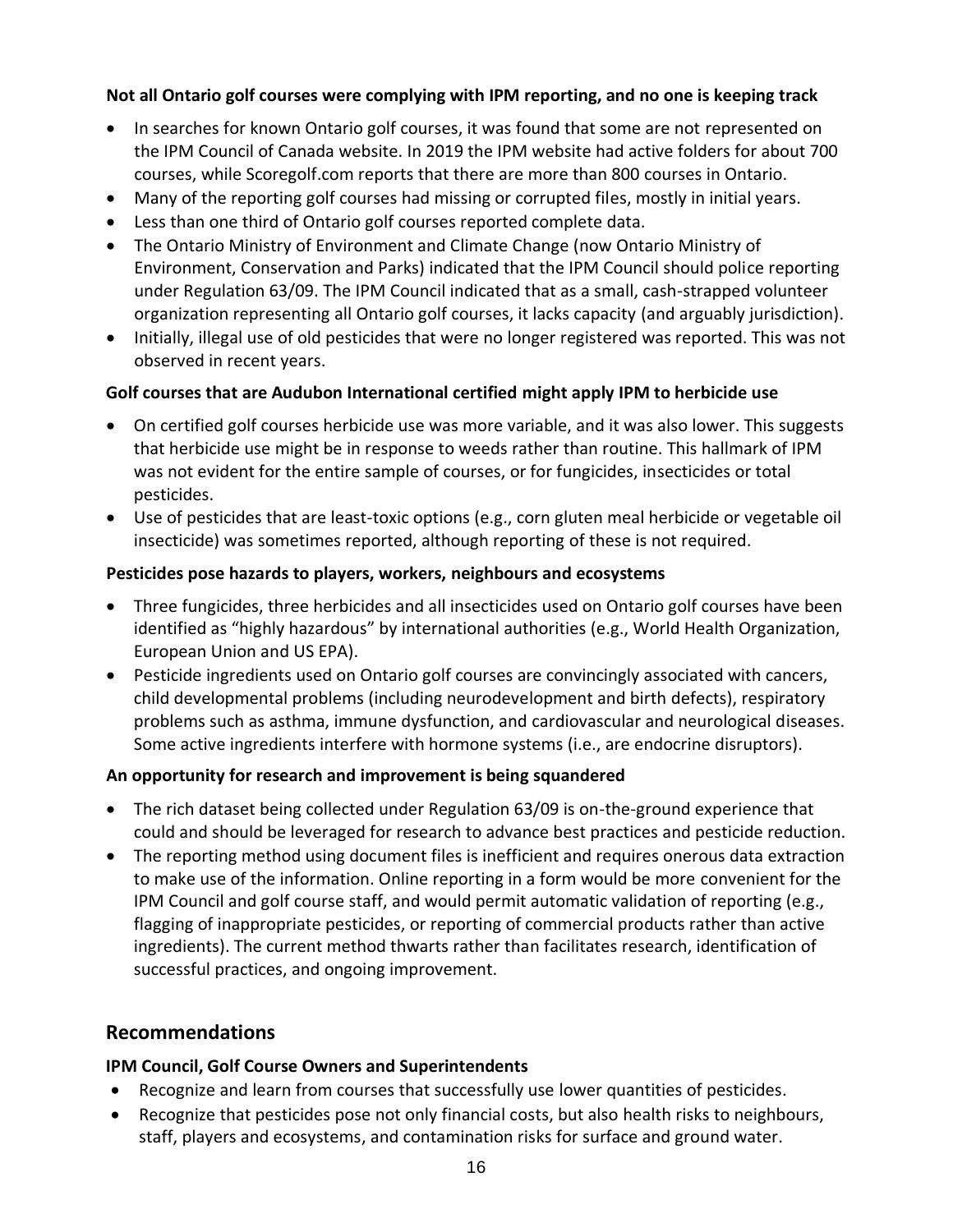• Leverage growing public awareness of the need for safer practices, fostering biodiversity and use of climate-friendly practices, with IPM reporting evidence, to improve market share.

#### **Citizens**

- If you live in Ontario, use the [online golf course pesticide reporting resource,](http://public.ipmcouncilcanada.org/index.aspx) [http://public.ipmcouncilcanada.org/index.aspx,](http://public.ipmcouncilcanada.org/index.aspx) to examine pesticide use on golf courses in your community and/or where you golf. Golf courses are substantial sources of pesticides that are no longer permitted on residential lawns and gardens, and other urban landscapes.
- Ask your local golf course about pesticides, and how they are reducing use. Annual meetings were abolished when the *Pesticides Act* and Regulation 63/09 <sup>28</sup> were amended in 2019-2020.
- In Ontario, ask local lawn bowling facilities, cemeteries, sports fields hosting national or international competitions and other locations maintaining specialized turf for reports on pesticide use. These must be prepared, and provided to the public under Regulation 63/09.<sup>28</sup>
- Educate yourself, the public and politicians. Seek regulation that permits only least-toxic pesticides on lawns, gardens, facilities and landscapes in your municipality and province.
- Citizens everywhere can improve ecological land care, naturalization and reforestation.

#### **Ontario Ministry of Environment, Conservation and Parks (OMECP)**

- Work with Ridgetown College (Ontario centre for IPM education) and the IPM Council to streamline reporting, institute direct data submission, improve quality and accountability in order to advance research, identify best practices, and improve turf maintenance for human and ecological health.
- Enforce IPM accreditation, reporting and evidence of pesticides reductions for golf courses.
- Investigate and prosecute use of illegal pesticides. Award golf courses with the lowest use of pesticides for turf.

#### **Industry and academia**

- Learn from organic turf care experts and conduct research to transition to non-toxic maintenance programs, for management of natural turf playing surfaces such as for golf.
- The IPM Council of Canada, Ridgetown College and the OMECP should modernize the system for golf courses to submit data. This will support research and advancement of successful, preferable practices. A rich, accessible data set could facilitate, for example, incorporation of weather data to improve prediction of potential pest problems and to provide signals and lead-time for prevention and less toxic solutions. There are doubtless many important research questions to be addressed.

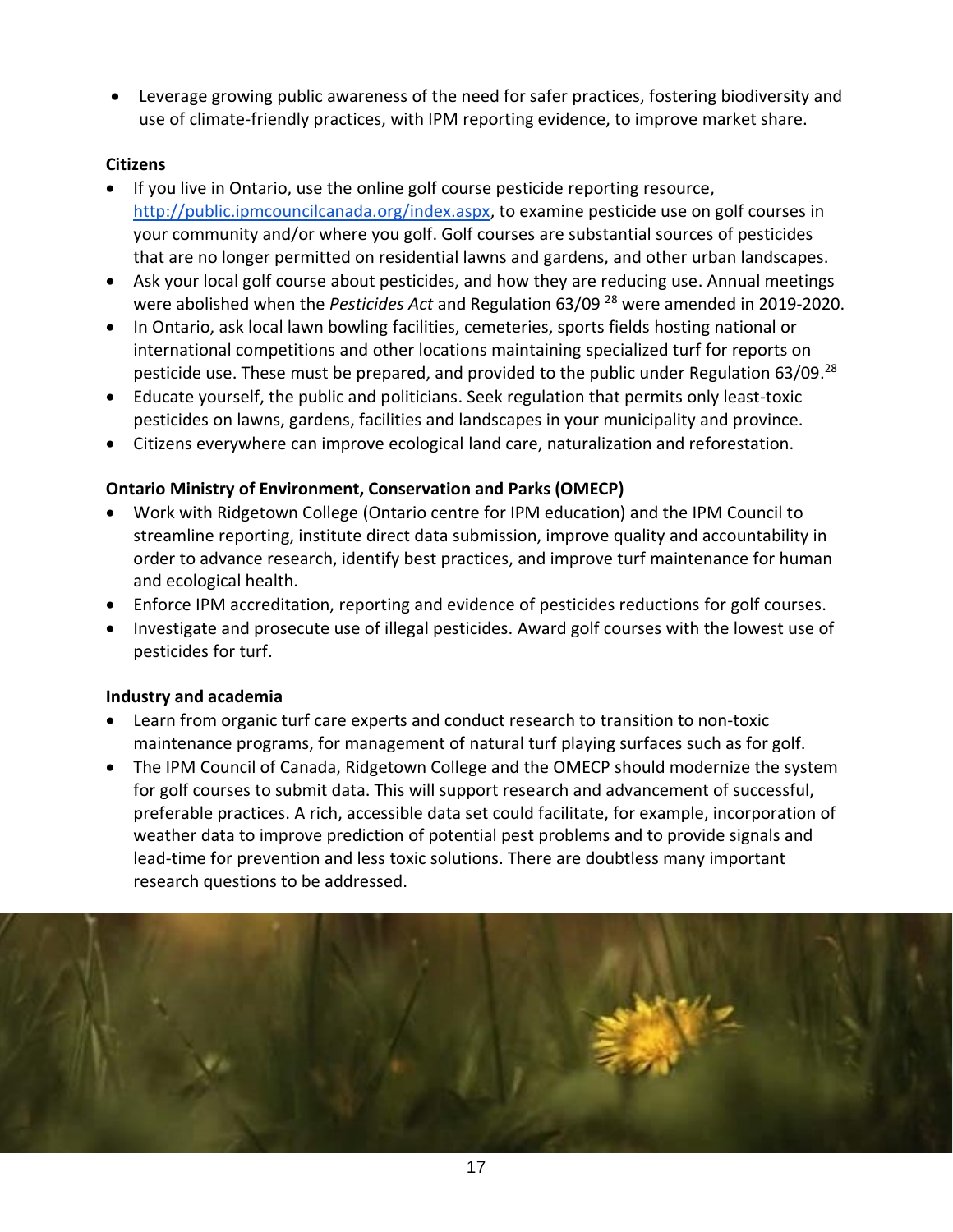# **References**

- 1. Golf Canada, The PGA of Canada, The National Golf Foundation. Golf Facilities in Canada 2017 [Internet]. 2017 [cited 2018 Sep 14]. Available from: http://s3.amazonaws.com/golfcanada/app/uploads/golfcanada/production/2017/06/06143334/NGF-GOLF-CANADA\_2017\_530.pdf
- 2. Kearns CA, Prior L. Toxic greens: a preliminary study on pesticide usage on golf courses in Northern Ireland and potential risks to golfers and the environment. In Rome, Italy; 2013 [cited 2019 Nov 23]. p. 173–82. Available from: http://library.witpress.com/viewpaper.asp?pcode=SAFE13-017-1
- 3. Cox C. Pesticides on Golf Courses: Mixing Toxins with Play? 1991;11(3):7.
- 4. Hon. J. Gerretsen. Bill 64, Cosmetic Pesticides Ban Act, 2008 [Internet]. Chapter 11, Statutes of Ontario, 2008 Jun 18, 2008. Available from: https://www.ola.org/sites/default/files/nodefiles/bill/document/pdf/2008/2008-06/bill---text-39-1-en-b064ra.pdf
- 5. Ontario Regulation 63/09 [Internet]. Government of Ontario; 2014 [cited 2018 Jun 28]. Available from: https://www.ontario.ca/laws/regulation/090063
- 6. Carson R. Silent Spring [Internet]. Fawcett Publications, Inc.-A Crest Reprint. USA: Houghton Mifflin; 1962. Available from: http://library.uniteddiversity.coop/More\_Books\_and\_Reports/Silent\_Spring-Rachel\_Carson-1962.pdf
- 7. Wargo J. Our Children's Toxic Legacy: How Science and Law Fail to Protect Us from Pesticides. Yale University Press; 1996. 412 p.
- 8. Nathan D. Our children's toxic legacy: how science and law fail to protect us from pesticides: by John Wargo, published by Yale University Press, 1996, 380 pp, (hardback), ISBN 0-300-06686-4. Public Health [Internet]. 1997 Mar 1 [cited 2018 Jun 28];111(2):119. Available from: http://www.sciencedirect.com/science/article/pii/S0033350697900135
- 9. 114957 Canada Ltée (Spraytech, Société d'arrosage) v. Hudson (Town) [Internet]. Vol. 2, SCR. 2001 [cited 2018 Jun 28]. p. 241. Available from: http://canlii.ca/t/51zx
- 10. Basrur DSV. Lawn and Garden Pesticides: A Review of Human Exposure & Health Effects Research [Internet]. Toronto Public Health; 2002 Apr p. 84. Available from: http://www.healthyenvironmentforkids.ca/sites/healthyenvironmentforkids.ca/files/cpcheresources/TPHpesticides\_lit\_review\_lawnandgarden.pdf
- 11. Sanborn M, Kerr KJ, Sanin LH, Cole DC, Bassil KL, Vakil C. Non-cancer health effects of pesticides. Can Fam Physician [Internet]. 2007 Oct [cited 2017 Feb 6];53(10):1712–20. Available from: http://www.ncbi.nlm.nih.gov/pmc/articles/PMC2231436/
- 12. Bassil KL, Vakil C, Sanborn M, Cole DC, Kaur JS, Kerr KJ. Cancer health effects of pesticides. Can Fam Physician [Internet]. 2007 Oct [cited 2017 Feb 6];53(10):1704–11. Available from: http://www.ncbi.nlm.nih.gov/pmc/articles/PMC2231435/
- 13. Sears M, Walker CR, van der Jagt RH, Claman P. Pesticide assessment: Protecting public health on the home turf. Paediatr Child Health [Internet]. 2006 Apr [cited 2017 Feb 6];11(4):229–34. Available from: http://www.ncbi.nlm.nih.gov/pmc/articles/PMC2528613/
- 14. Struger J, Fletcher T. Occurrence of Lawn Care and Agricultural Pesticides in the Don River and Humber River Watersheds (1998–2002). Journal of Great Lakes Research [Internet]. 2007 Jan 1 [cited 2018 Jun 29];33(4):887–905. Available from: http://www.sciencedirect.com/science/article/pii/S0380133007701053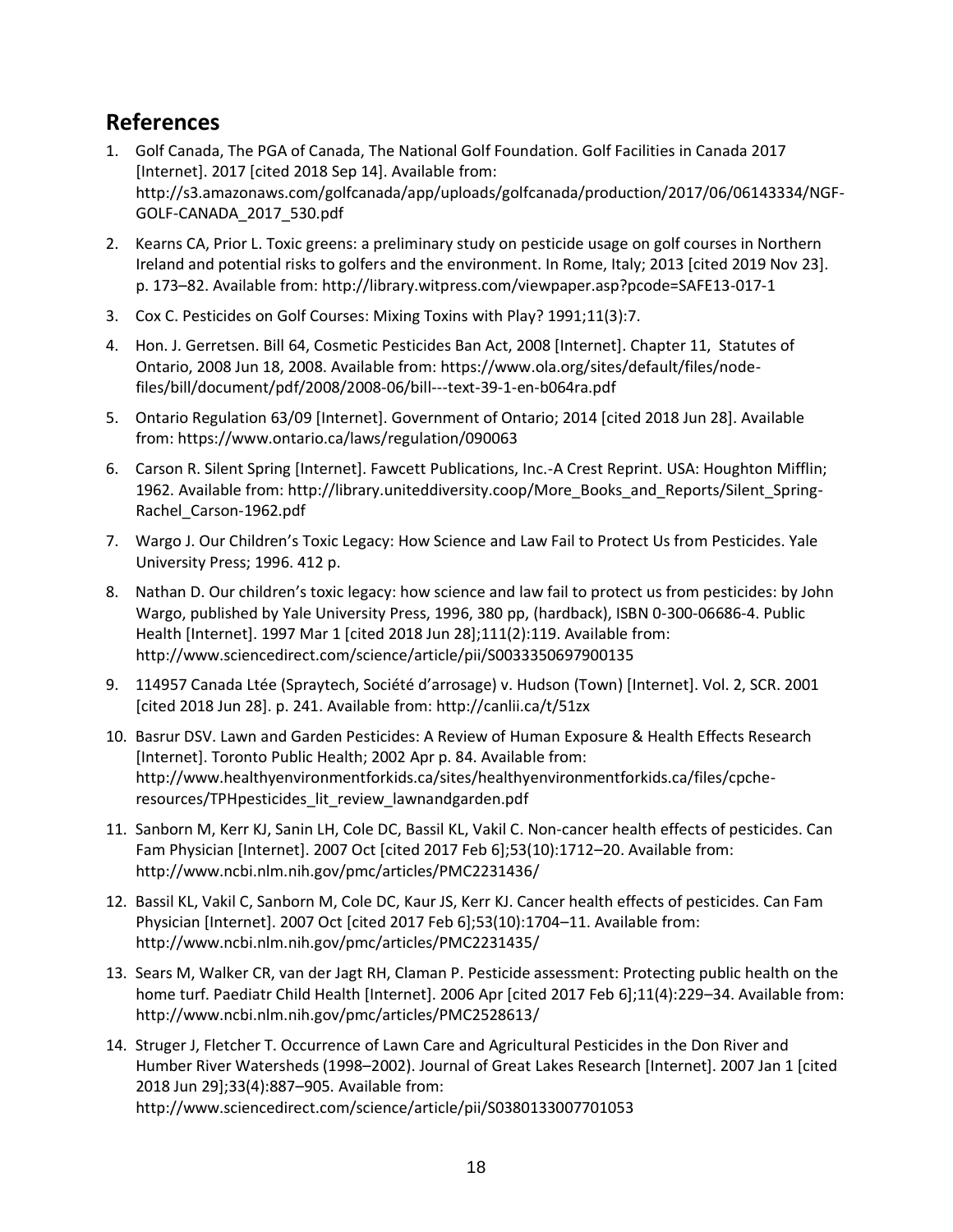- 15. Flaborea D. Surface Water Pesticide Monitoring Program Summary 2003-2004. Document 5 attached to Report to Health, Recreation and Social Services Committee [Internet]. City of Ottawa; 2005 Apr [cited 2018 Jun 29]. Available from: http://ottawa.ca/calendar/ottawa/citycouncil/hrssc/2005/05- 05/ACS2005-PGM-POL-0029%20English.htm
- 16. Integrated Pest Management Environmental Health Care (IPM--EHC) Council of Ontario, Pesticide Industry Regulatory Council of Ontario. Letter to municipalities of Ontario re. Recognition of 'IPM- -EHC Council' IPM Accreditation [Internet]. 2007 [cited 2018 Jun 28]. Available from: http://www.oipma.ca/documents/2007-IPMLettertoMunicipalities\_000.pdf
- 17. Corporations Canada. Innovation, Science and Economic Development Canada. Federal Corporation Information - 422226-1 - IPM Council of Canada [Internet]. [cited 2018 Oct 24]. Available from: https://www.ic.gc.ca/app/scr/cc/CorporationsCanada/fdrlCrpDtls.html?corpId=4222261&V\_TOKEN=1 540382303431&crpNm=IPM%20council&crpNmbr=&bsNmbr=
- 18. Ontario Allied Golf Associations. Update on the Cosmetic Pesticide Ban [Internet]. Canadian Golf Superintendents Association; 2009 [cited 2018 Jun 28]. Available from: https://golfsupers.com/sites/default/files/file/Communication/Environment/Pesticides/2011/Update toclubs-Apr109.pdf
- 19. IPM Council of Canada. Integrated Pest Management Golf Accreditation Program (Ontario) [Internet]. 2016 [cited 2018 Jun 28]. Available from: https://www.ontarioipm.com/ipm/assets/File/Golf%20policies%20and%20procedures.pdf
- 20. Traveling Golfer. Ranking of Traveling Golfer's Top 100 Courses [Internet]. 2015 [cited 2019 Feb 18]. Available from: http://travelinggolfer.net/top-100-courses-in-ontario/ranking-of-traveling-golferstop-100-courses/
- 21. Pesticide Label Search Health Canada [Internet]. [cited 2019 Aug 16]. Available from: http://pr-rp.hcsc.gc.ca/ls-re/index-eng.php
- 22. Thomas MR. Guidelines for the Collection of Pesticide Usage Statistics within Agriculture and Horticulture [Internet]. Organisation for Economic Co-operation and Development; 1999. Available from: https://www.oecd.org/env/ehs/pesticides-biocides/2078031.pdf
- 23. Pest Management Regulatory Agency (PMRA). Re-evaluation Note REV2003-05. Pest Control Products Under Re-evaluation. Discontinuation of Agricultural Products Registered Under the Pest Control Products Act and Proposed Changes to Maximum Residue Limits Under the Food and Drugs Act [Internet]. Health Canada; 2003 [cited 2018 Aug 31]. Available from: http://publications.gc.ca/collections/Collection/H113-5-2003-5E.pdf
- 24. Pest Management Regulatory Agency, Health Canada. Discontinuation of Agricultural and Non-Agricultural Pest Control Products under Re-evaluation and Proposed Changes to Maximum Residue Limits: Update 6 [Internet]. 2010 [cited 2018 Aug 31]. Available from: publications.gc.ca/collections/collection\_2011/sc-hc/H113-5-2010-14-eng.pdf
- 25. Audubon International. Certified Members [Internet]. [cited 2018 Oct 23]. Available from: https://auduboninternational.org/certified-members
- 26. Bale R. The other Audubon: The one that allows golf courses to kill birds [Internet]. Reveal. 2015 [cited 2020 Nov 1]. Available from: https://www.revealnews.org/article/the-other-audubon-the-onethat-allows-golf-courses-to-kill-birds/
- 27. Pesticide Action Network International. PAN International List of Hightly Hazardous Pesticides [Internet]. Hamburg, Germany; Available from: http://www.pangermany.org/download/PAN\_HHP\_List.pdf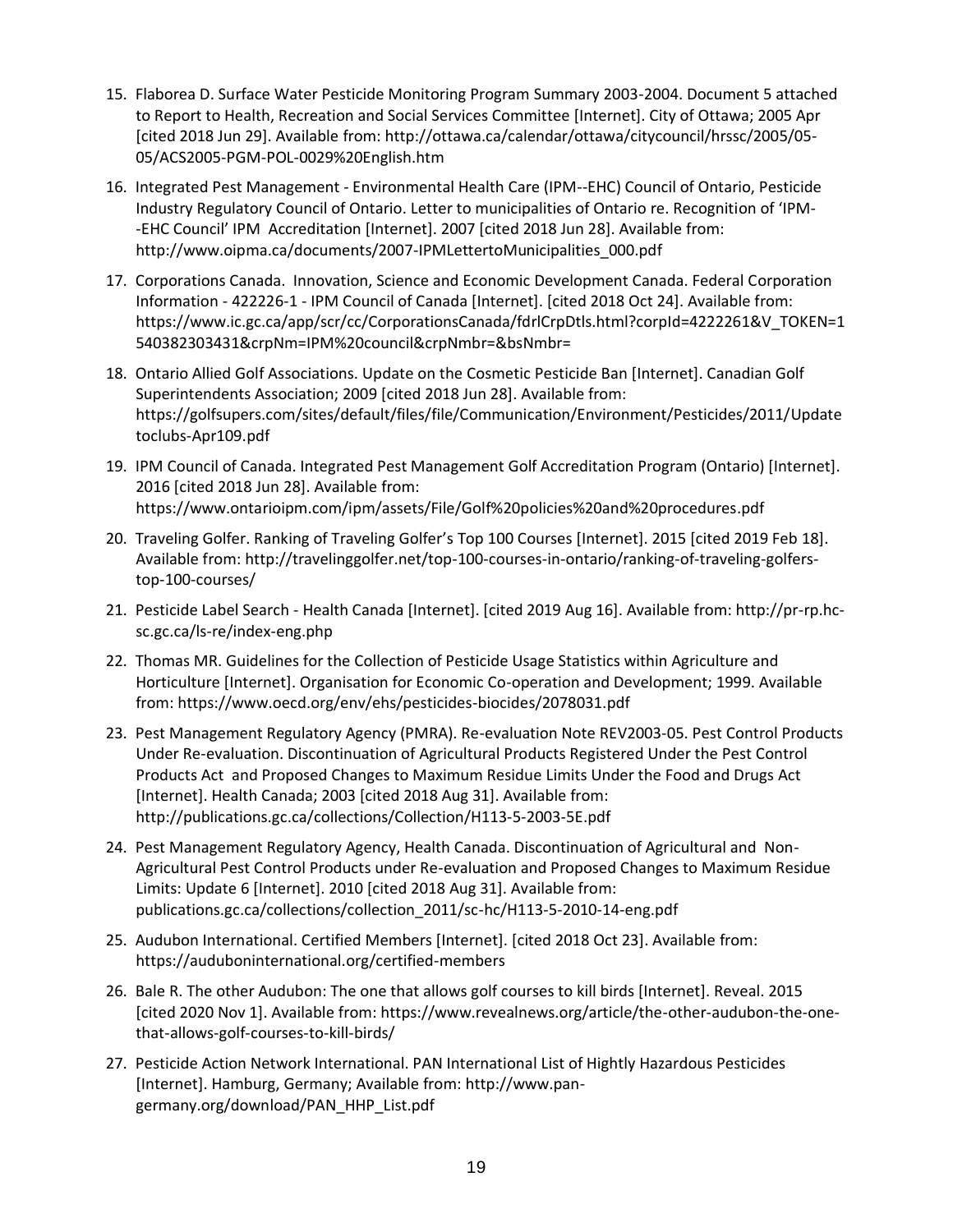28. Government of Ontario. Ontario Regulation 63/09, under Pesticides Act, R.S.O. 1990, c. P.11 [Internet]. Ontario.ca. 2009 [cited 2018 Oct 22]. Available from:



0063/v19#BK37

# **Appendix 1. Statistical Trend Analyses**

**Figure A-1. Normalized variability versus pesticide use for individual courses, from 2010 to 2017, for fungicides (A), herbicides (B), insecticides (C) and total pesticides (D)**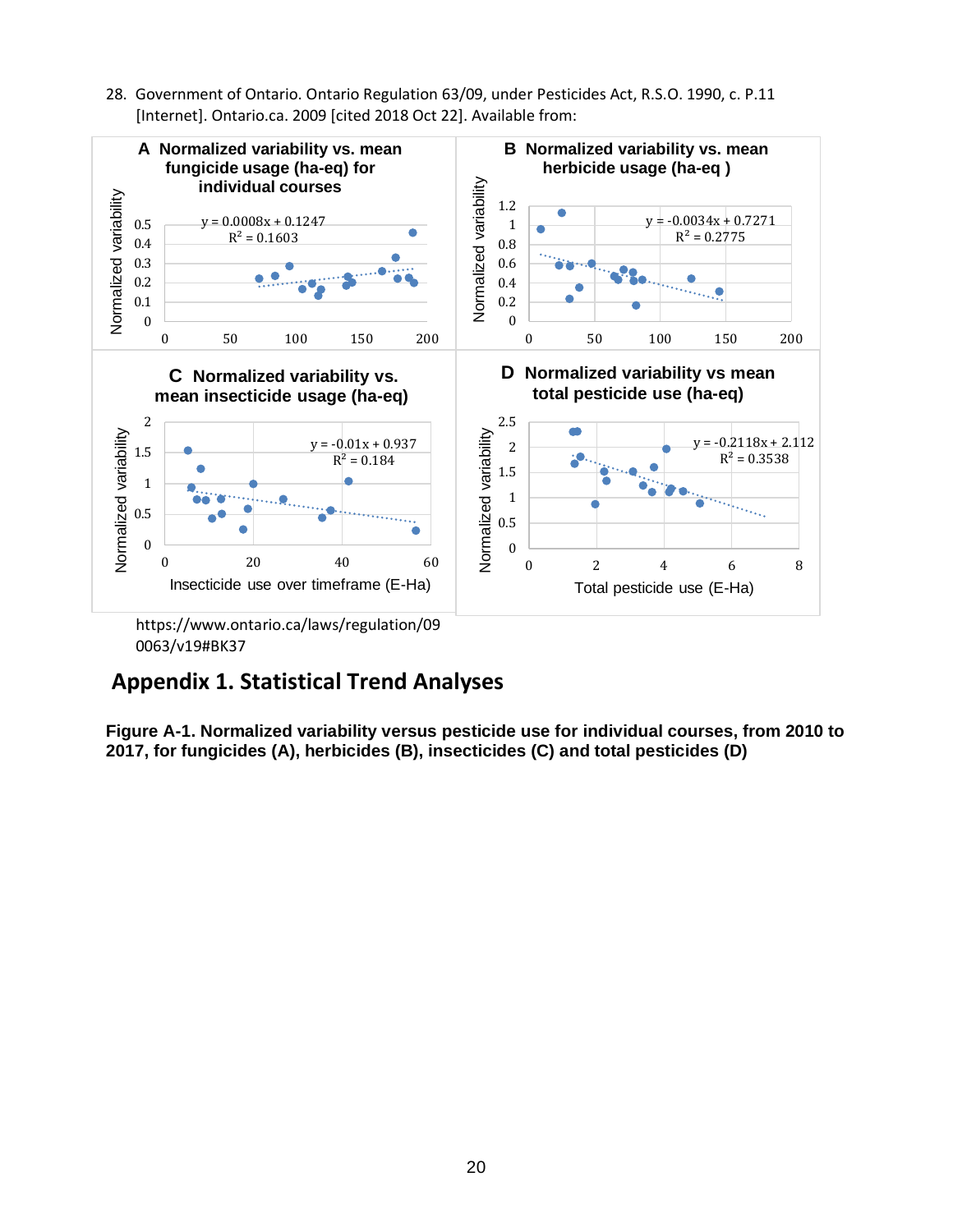

**Figure A-2. Normalized variability (standard deviation/mean) versus pesticide use by Auduboncertified and uncertified courses, from 2010 to 2017, for fungicides, herbicides and insecticides**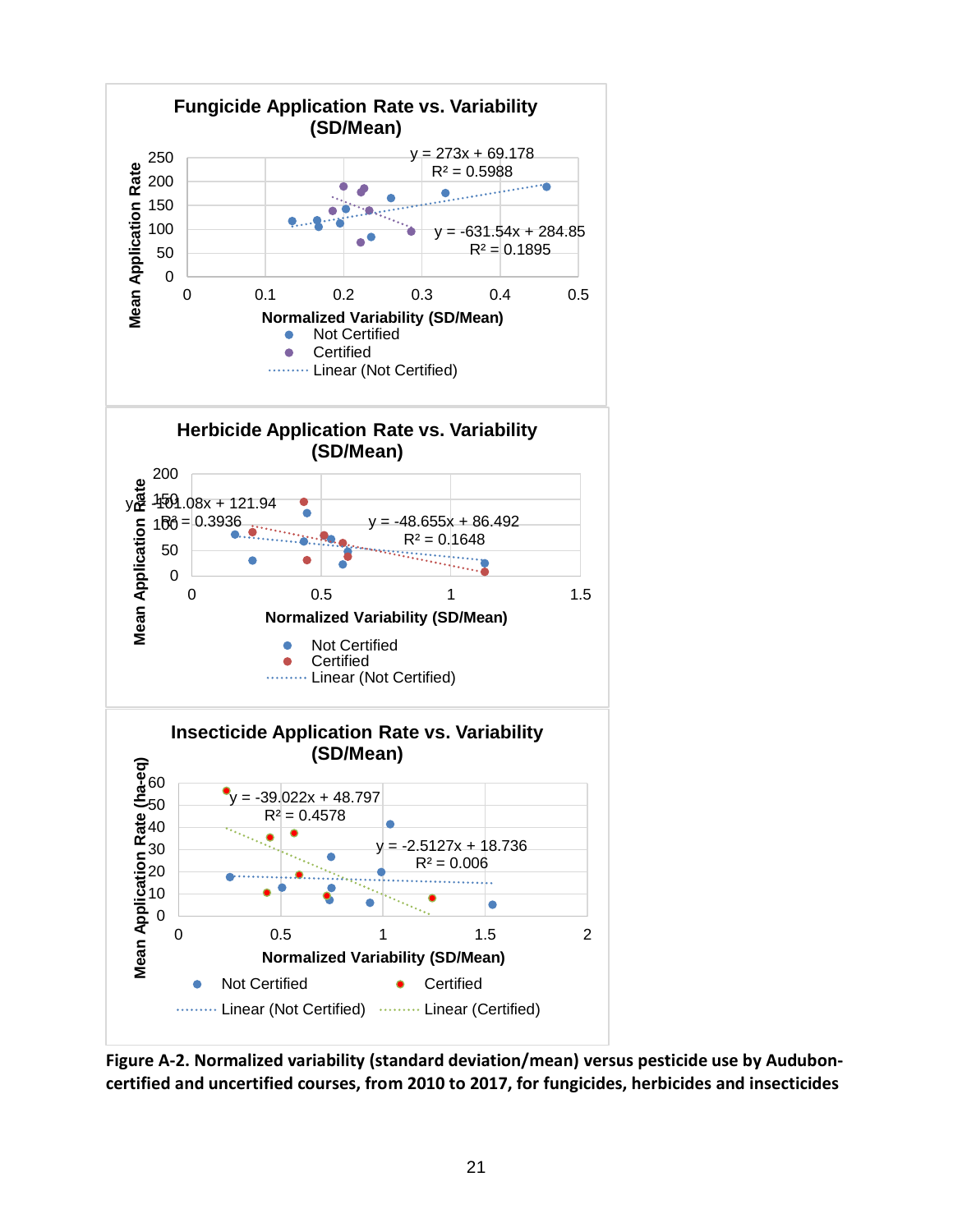# **Appendix 2. Canadian Federal Pesticide Regulation: Why Other Levels of Government Require Least-Toxic Approaches to Pest Control**

### *Many Canadian jurisdictions restrict the use of registered pesticides, surpassing federal label requirements. This summary is to help you understand why.*

Pesticides are products that destroy or control "pests," which are defined as organisms that are "harmful, noxious or troublesome." Pesticides include herbicides against plants, insecticides, fungicides, rodenticides, algaecides, etc. Disinfectants for surfaces are also pesticides. Every pesticide product is registered for use, contingent on following specific, legally enforceable instructions.

Health Canada's Pest Management Regulatory Agency (PMRA) regulates pesticides, under the Pest Control Products Act (PCPA).<sup>1</sup> The PMRA uses a two-step process of risk assessment, identifying hazards and then assessing risk on the basis of exposure. Risk management amounts to controlling exposure by adjusting application rate, conditions and frequency, and protective measures (e.g., protective equipment and restricting access to treated areas). Products are registered for sale and assigned a PCPA number if the pesticide poses "acceptable risks" according to scientific assessments.

Hazards, instructions for use, risk mitigation and other details are on pesticide labels. These legal documents may be found on the PMRA website.<sup>2</sup> Labels must be adhered to, under the PCPA.

While the PMRA registers products for sale and use, provincial governments are responsible to qualify and licence applicators, and can further restrict pesticides to protect human and environmental health. In most provinces, municipal governments may impose further restrictions. The most progressive jurisdictions such as Ontario (population almost 15 million) and Halifax require least-toxic approaches, particularly for "cosmetic" uses for turf and landscaping.

#### **Practical limitations of Canadian federal pesticide management**

The PMRA only assesses pesticides for which it has data packages. These are assembled by firms that anticipate financial gain from sales of the proposed product. There are many means to control pests that pose lower risks, but these are not legally available or used if there is no PCPA number.

#### **Scientific limitations of Canadian federal pesticide regulation**

The PMRA and the health and medical community often reach opposite conclusions regarding pesticides and human health. Doctors, who urge precautionary minimization of exposures, rely upon the publicly available, real-life human epidemiological research rather than the confidential industry-produced animal test data relied upon by the PMRA. The PMRA conducts virtually no testing itself, and does not systematically assess the publicly available existing science.<sup>3,4</sup> Rather, it conducts a paper audit of data submitted by the pesticide manufacturers. The PMRA assessment of human health risk has many shortcomings: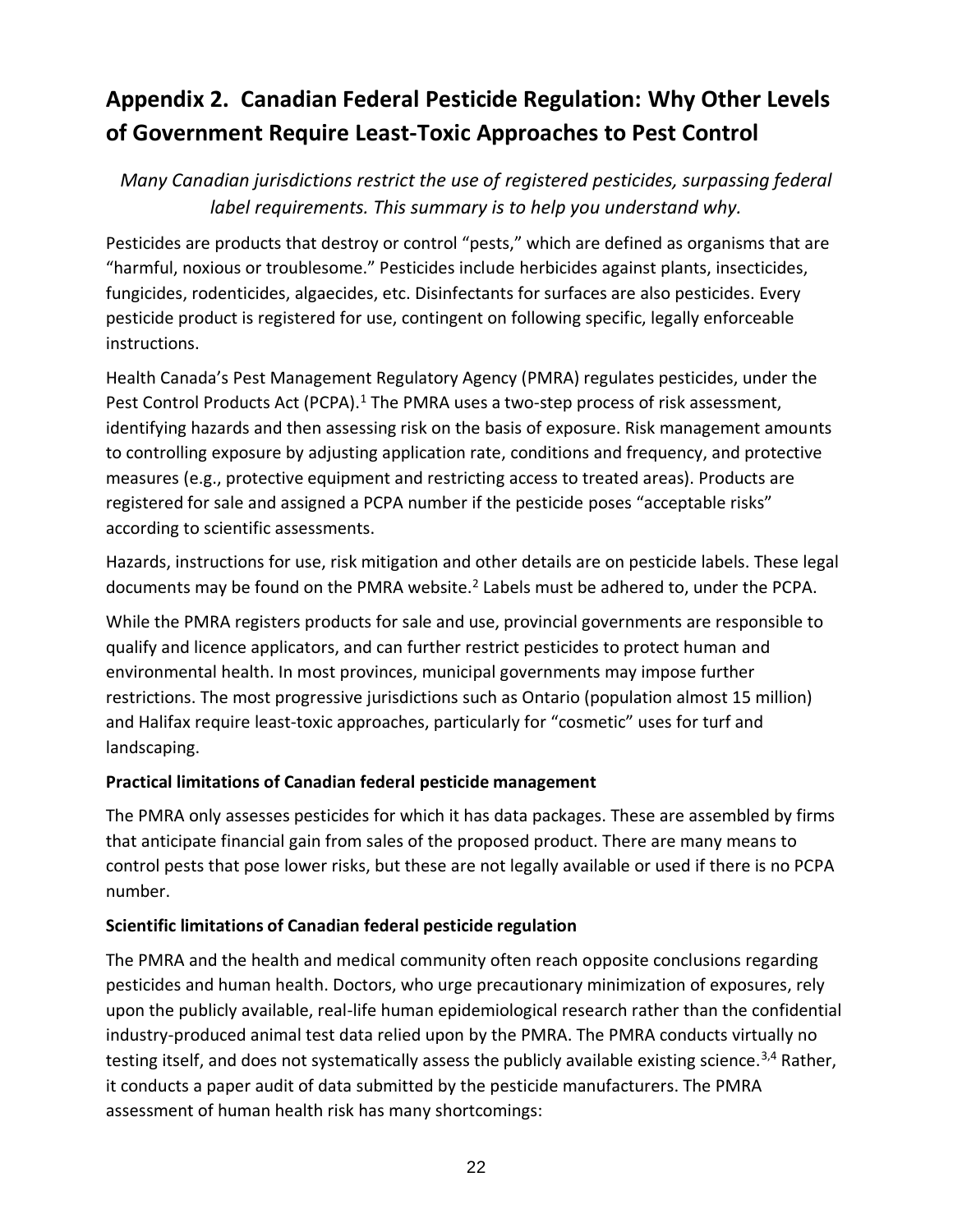- 1. **High-dose animal testing in labs is of limited relevance for people.** Testing determines the maximum dose that does not make an animal (usually a rodent such as a rat or mouse) seriously ill. Rodents are different from humans, in that they have enzymes that help to metabolize poisons. Humans do not have the same enzymes and, of course, tests are not conducted on humans. That would be unethical. Also, tests do not generally cover the animal's lifespan, and further generations. In humans, exposures that may cause no symptoms in the mother can cause life-long harm to her unborn child, and childhood exposures can cause symptoms in adulthood. Some effects may be passed through generations due to changes in gene expression, called epigenetic effects. Finally, when a substance causes cancer in animals, it is not considered a human carcinogen until there is evidence in people. This can take a generation or longer, and many contributors to cancer may never be convincingly proven in people. Substances may work in concert to cause cancer,<sup>5</sup> or the signal of cancer from one substance may be obscured by other exposures.
- 2. **Tests do not address low-dose or cumulative effects, as they build up with multiple exposures and over time.** The regulatory system does not require, and in effect dissuades companies from doing low-dose, environmentally relevant testing, because any findings of adverse effects would preclude the product being registered. This highlights the need for independent research, and for this information to be considered in decisions. Some health effects occur at doses commonly encountered in the environment, including developmental harms, and effects that may predispose people to cancers as well as other major chronic diseases. One important mechanism by which this happens is endocrine disruption.<sup>6</sup>
- 3. **No testing is done on endocrine disruption – an important mechanism behin[d many](http://www.ncbi.nlm.nih.gov/pmc/articles/PMC3138025/)  [pesticides](http://www.ncbi.nlm.nih.gov/pmc/articles/PMC3138025/)' chronic toxicities.**<sup>6</sup> Many pesticides have already been found to disrupt the endocrine or hormone systems.<sup>7</sup> Hormones orchestrate every step of development from gestation through the entire lifespan. Endocrine-disrupting chemicals act at extremely low concentrations in the body, and can have different, even opposite effects at higher doses. $8$ Alterations to hormone levels during critical windows of development can cause permanent changes to children's lives, affecting their intelligence and behaviour, and making them more susceptible to infections, asthma, obesity, diabetes, reproductive failure, cardiovascular disease and cancers. One 2011 study reviewed **endocrine effects of 91 pesticides**.<sup>7</sup> A second study confirmed previously known androgen (male hormone) effects of some pesticides, $9$ while among [previously untested pesticides](http://www.ncbi.nlm.nih.gov/pmc/articles/PMC3114813/) nine were anti-androgenic and seven were androgenic. The [US Environmental Protection Agency](http://www.epa.gov/endo/) and the European Union are screening pesticides for effects related to actions of estrogen, androgen, thyroid and other hormones. A [2012 review](http://www.ncbi.nlm.nih.gov/pmc/articles/PMC3365860/) of 845 scientific papers showed evidence that endocrine-disrupting chemicals have adverse health impacts at very low doses in animals and humans.<sup>10</sup> The Endocrine Society – a global group of medical science professionals  $11$  – published in 2015 a 150-page updated research review and statement calling for scientific and regulatory attention to endocrine-disrupting chemicals.<sup>8</sup> In 2020, scientists called for a body comparable to the International Agency for Research on Cancer to assess EDCs. $^{12}$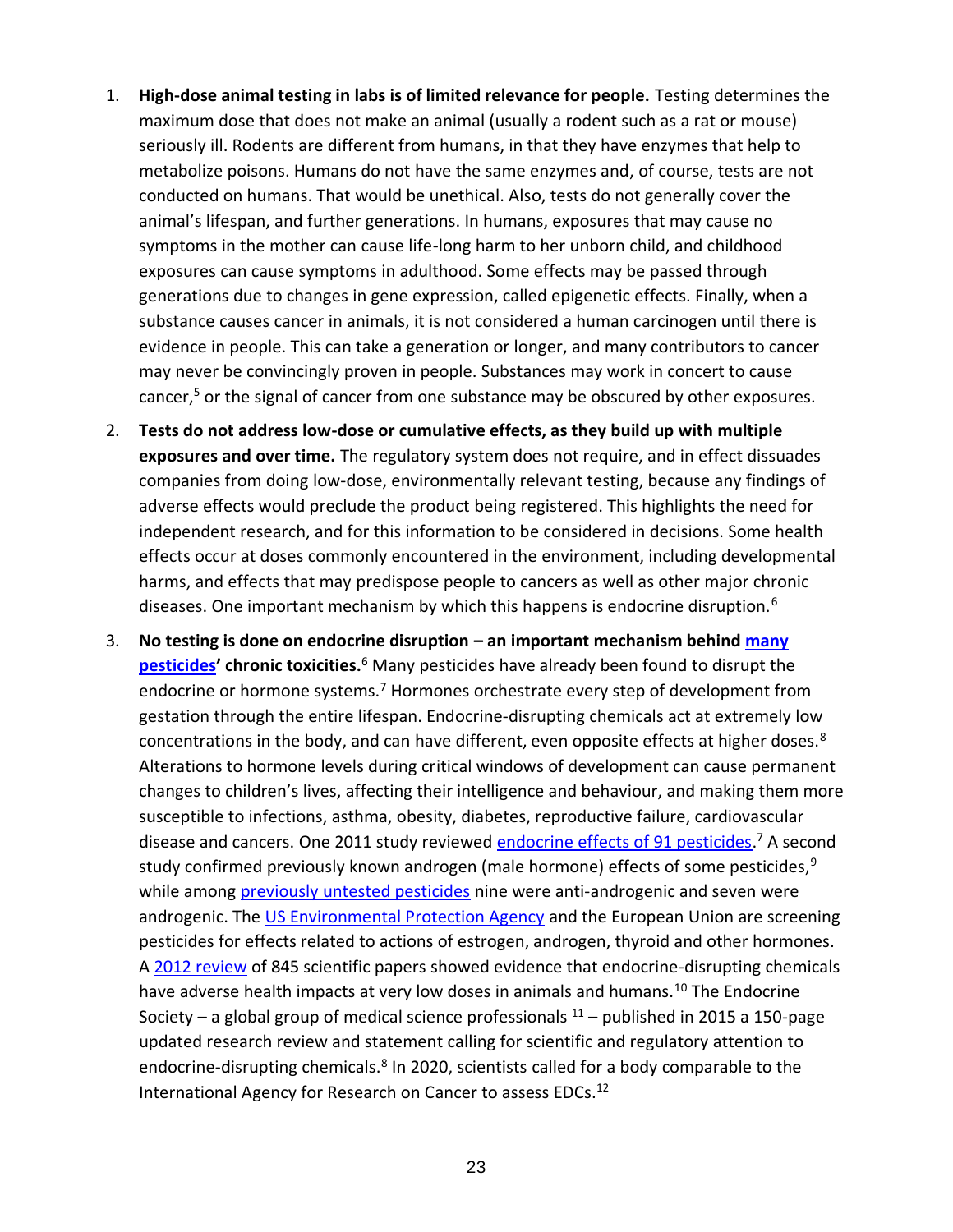- 4. **Only active ingredients are tested – not the products on the shelf.** Products can contain more than one pesticide ingredient. As well, additives, "adjuvants" or "formulants" are used in pesticide products to slow metabolism of the active ingredient (i.e., prolong its effect), and to improve spreading and absorption of the product. Additives can do the same when pesticides contact humans. A [2014 study](http://www.hindawi.com/journals/bmri/2014/179691/) found that 8 of 9 common commercial products tested were hundreds of times more toxic to human cells than just the pure pesticide active ingredient without formulants.<sup>13</sup>
- 5. **Pesticides are not tested in combination.** While we know that chemicals can act very differently in combination, single pesticides (and often only one active ingredient of pesticides) are assessed in isolation. Greater toxicity when mixed with additives to improve effectiveness, or multiple pesticides in combination (as on a golf course), are not assessed.
- 6. **Pesticide registration is based on all directions being followed.** Even if people make the effort to access the label fine print, instructions are extremely difficult to follow. For example: "avoid inhaling"; "avoid contact with the skin or eyes"; and "apply only when there are no children, pregnant women, elderly persons, pets or animals present."
- 7. **The PMRA does not take into account much of the medical literature.** Methods and standards are developed for systematic review in environmental health (e.g., by the US National Toxicology Program<sup>4,14</sup>). Real-life study of the effects of pesticides is difficult, and the PMRA dismisses this information as showing only correlation and not as the level of causation requiring protective action. The PMRA is of the opinion that it is virtually impossible to *prove* that chronic pesticide exposures cause harm to humans, leaving the federal regulator relying upon industry-supplied high-dose animal testing. As reported in 2017 in the prestigious journal *Science*, ignoring the majority of the science is the status quo among regulators.<sup>15</sup>
- 8. **Precautionary Principle is** *not* **up front.** Health Canada and industry groups point out that the Precautionary Principle is incorporated in the *Pest Control Products Act*. In fact, this is quite limited because precautionary approaches are only incorporated late in the process, during risk management, such as determinations of permissible exposures (noted below, an additional margin introduced in 2002, to protect the most vulnerable, is rarely if ever being implemented). Application of the Precautionary Principle to the first step – hazard identification – could potentially push the process towards least-toxic choices. On the other hand, industry representatives have been known to turn this approach upside-down, advocating precaution against rushing to remove "tools from the toolbox" before being 100% certain that any pesticides are causing substantial harm. The Precautionary Principle is operationalized with the Substitution Principle;<sup>16,17</sup> i.e., informed substitution with a leasttoxic option. Such options (e.g., dish soap against insects) may not be profitable, but with no data package a product cannot be registered, or sold or used commercially.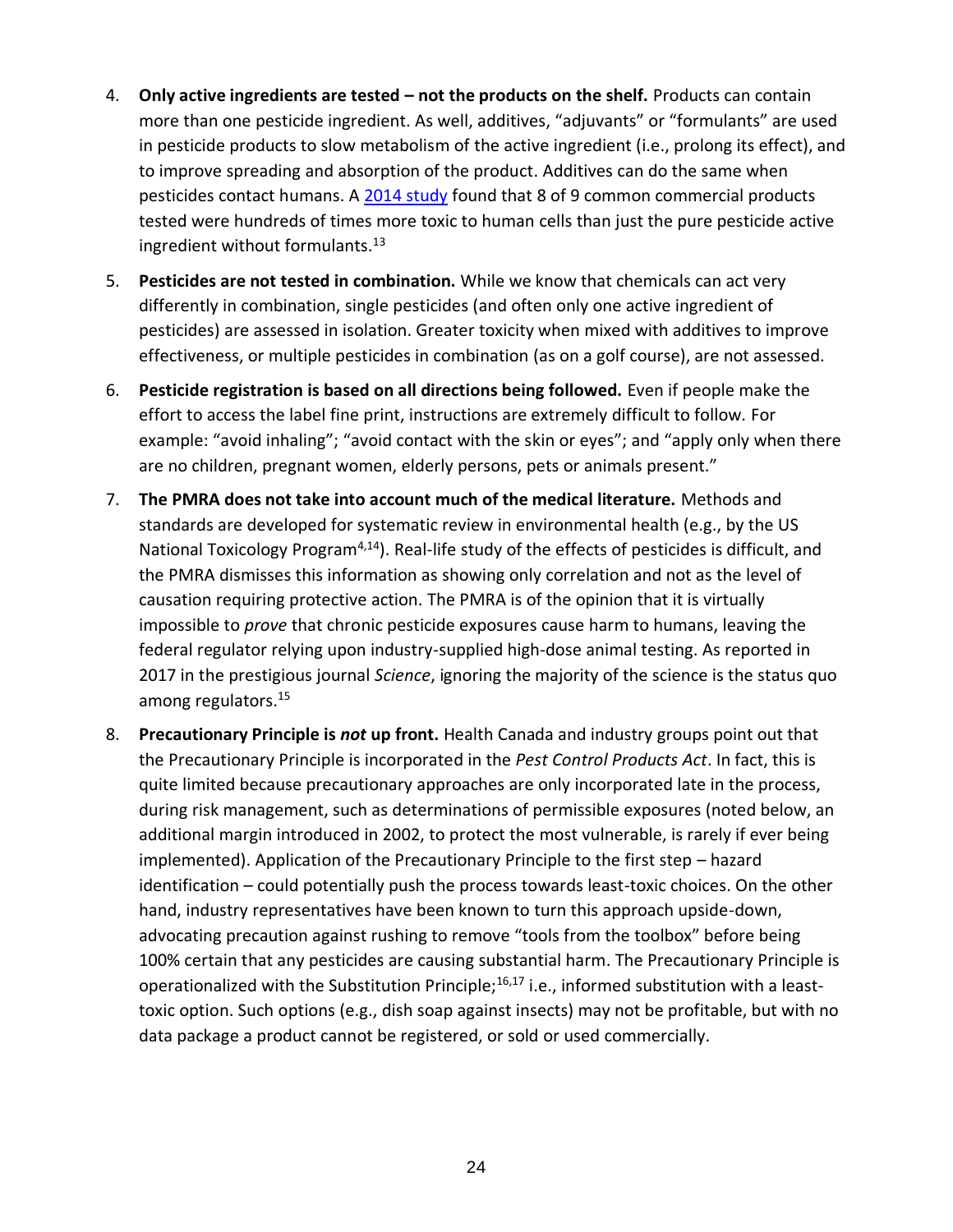#### **Federal audits of Health Canada's pesticide management**

The Federal Commissioner of the Environment and Sustainability in the 2015 audit of pest control products found glaring deficiencies and concerns regarding pesticide registration.<sup>18</sup> Some concerns are as follows:

- The PMRA had made little progress since the 2008 audit to limit the duration of some conditional registrations (when pesticide sales are permitted pending further information to complete the assessment). Eight of nine products that had been registered conditionally for a decade or more were neonicotinoids, a class of neurotoxic insecticides that have been linked to Bee Colony Collapse Disorder and the death of other pollinators and aquatic species.
- Under conditional registrations the PMRA permits use of the pesticide without having received and assessed the risk and value assessments to determine the impacts on human health and the environment. At the time, 80 out of 7,000 pesticide products were conditionally registered. None of the industry studies are available to the public until the pesticide is fully registered, and even then an individual must personally visit offices in Ottawa and record relevant information with pen and paper. Many of these conditional registrations have been finalized since.
- The PMRA has never exercised its authority to cancel a conditional registration when a registrant has failed to satisfy conditions of registration, within a five-year period.
- Re-evaluations of older pesticides are behind schedule.
- Cumulative health impacts have not been addressed when required in the re-evaluations of pesticides.
- It took the filing of a lawsuit before the PMRA began to consider whether special reviews were deemed necessary for pesticides banned since 2013 in OECD countries.
- PMRA has not promptly cancelled the registrations of some pesticides when risks were deemed unacceptable. In one case it took 11 years to cancel the registration of a pesticide after it was determined the risks posed to human health were unacceptable.
- Lengthy phase-out periods have been allowed to occur despite the risks posed to human health of continued use.
- An additional "uncertainty factor" to protect the most vulnerable individuals, introduced to the *Pest Control Products Act* in 2002, is very rarely incorporated in assessments.

For more information, please contact *Prevent Cancer Now*. [Info@PreventCancerNow.ca](mailto:Info@PreventCancerNow.ca)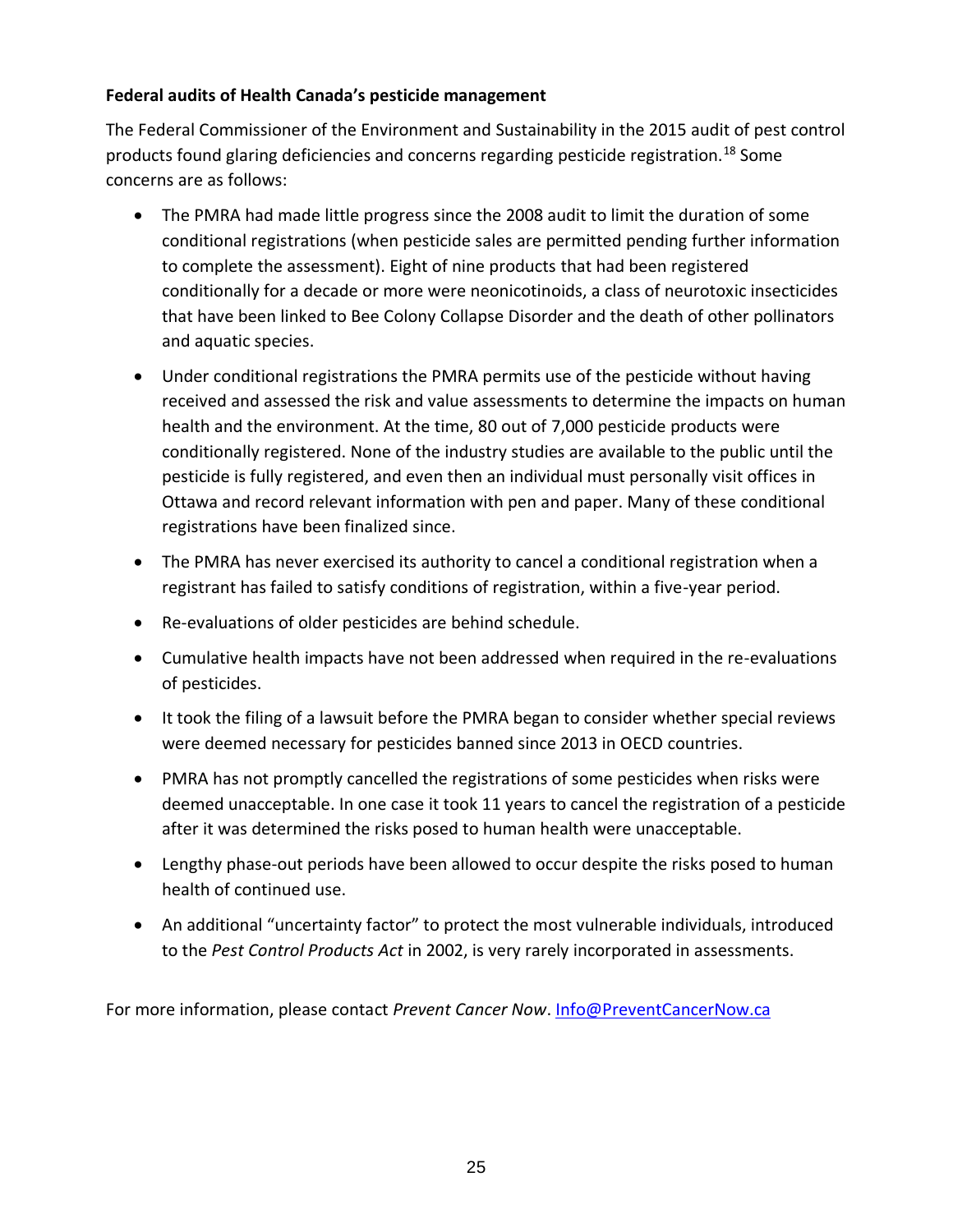### **References for Appendix 2**

- 1. Legislative Services Branch. Consolidated federal laws of Canada, Pest Control Products Act. 2016 [cited 2017 Feb 9]. Available from: http://laws-lois.justice.gc.ca/eng/acts/P-9.01/
- 2. Pesticide Label Search Health Canada. [cited 2019 Aug 16]. Available from: http://pr-rp.hcsc.gc.ca/ls-re/index-eng.php
- 3. Sears M, Walker CR, van der Jagt RH, Claman P. Pesticide assessment: Protecting public health on the home turf. Paediatr Child Health. 2006 Apr [cited 2017 Feb 6];11(4):229-34. Available from: http://www.ncbi.nlm.nih.gov/pmc/articles/PMC2528613/
- 4. Whaley P, Halsall C, Ågerstrand M, Aiassa E, Benford D, Bilotta G, et al. Implementing systematic review techniques in chemical risk assessment: Challenges, opportunities and recommendations. Environment International. 2016 Jul [cited 2016 Sep 28];92–93:556–64. Available from: http://www.sciencedirect.com/science/article/pii/S0160412015300866
- 5. Goodson WH, Lowe L, Gilbertson M, Carpenter DO. Testing the low dose mixtures hypothesis from the Halifax project. Reviews on Environmental Health. 2020 Aug 24 [cited 2020 Sep 7];1(ahead-ofprint). Available from: http://www.degruyter.com/view/journals/reveh/ahead-of-print/article-10.1515-reveh-2020-0033/article-10.1515-reveh-2020-0033.xml
- 6. Mnif W, Hassine AIH, Bouaziz A, Bartegi A, Thomas O, Roig B. Effect of Endocrine Disruptor Pesticides: A Review. Int J Environ Res Public Health. 2011 Jun [cited 2017 Apr 4];8(6):2265–303. Available from: http://www.ncbi.nlm.nih.gov/pmc/articles/PMC3138025/
- 7. Mnif W, Hassine AIH, Bouaziz A, Bartegi A, Thomas O, Roig B. Effect of Endocrine Disruptor Pesticides: A Review. Int J Environ Res Public Health. 2011 Jun;8(6):2265–303.
- 8. Gore AC, Chappell VA, Fenton SE, Flaws JA, Nadal A, Prins GS, et al. EDC-2: The Endocrine Society's Second Scientific Statement on Endocrine-Disrupting Chemicals. Endocrine Reviews. 2015 Dec;36(6):E1–150.
- 9. Orton F, Rosivatz E, Scholze M, Kortenkamp A. Widely Used Pesticides with Previously Unknown Endocrine Activity Revealed as in Vitro Antiandrogens. Environ Health Perspect. 2011 Jun [cited 2017 Feb 9];119(6):794–800. Available from: http://www.ncbi.nlm.nih.gov/pmc/articles/PMC3114813/
- 10. Vandenberg LN, Colborn T, Hayes TB, Heindel JJ, Jacobs DR, Lee D-H, et al. Hormones and Endocrine-Disrupting Chemicals: Low-Dose Effects and Nonmonotonic Dose Responses. Endocr Rev. 2012 Jun [cited 2016 Nov 13];33(3):378–455. Available from: http://www.ncbi.nlm.nih.gov/pmc/articles/PMC3365860/
- 11. Endocrine Society. Current Scientific Statements. 2015 [cited 2017 Feb 10]. Available from: https://www.endocrine.org/endocrine-press/scientific-statements
- 12. Kassotis CD, Vandenberg LN, Demeneix BA, Porta M, Slama R, Trasande L. Endocrine-disrupting chemicals: economic, regulatory, and policy implications. The Lancet Diabetes & Endocrinology. 2020 Aug 1 [cited 2020 Oct 19];8(8):719–30. Available from: http://www.sciencedirect.com/science/article/pii/S2213858720301285
- 13. Mesnage R, Defarge N, Vend&#xf4 S de, Mois J, l, S&#xe9, et al. Major Pesticides Are More Toxic to Human Cells Than Their Declared Active Principles. BioMed Research International. 2014 Feb 26 [cited